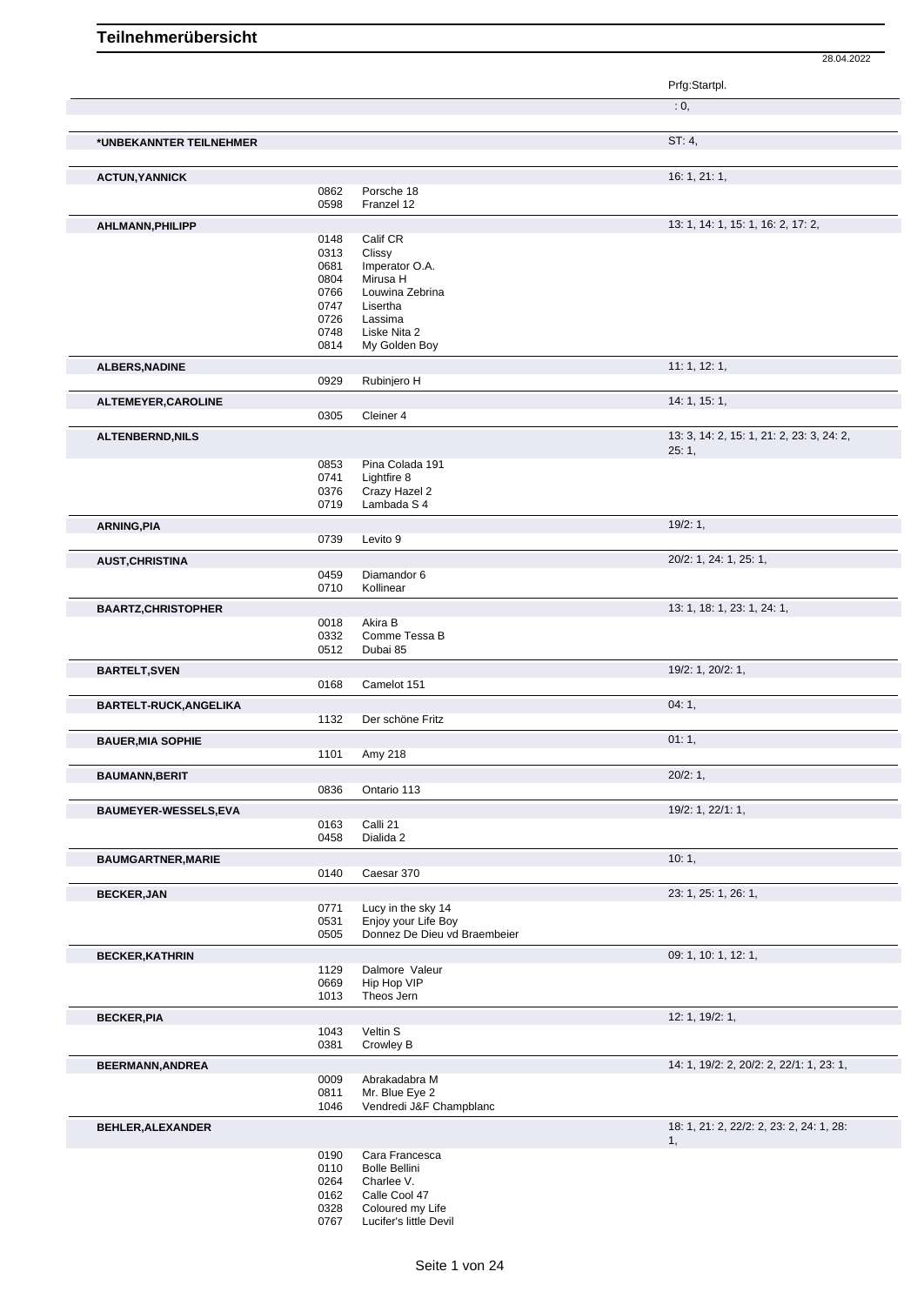28.04.2022 Prfg:Startpl.

|                             |              |                                        | Prig.Startpi.                             |
|-----------------------------|--------------|----------------------------------------|-------------------------------------------|
|                             | 1089         | Cormac <sub>6</sub>                    |                                           |
| <b>BENNEMANN,LEFKE</b>      |              |                                        | 04:1,                                     |
|                             | 0288         | Christobal 21                          |                                           |
|                             | 0730         | Leclerc 4                              |                                           |
| <b>BERGER, RENE</b>         |              |                                        | 13: 2, 14: 3, 16: 1, 18: 1, 21: 2, 24: 2, |
|                             | 0222         | Casira 9                               |                                           |
|                             | 0518         | Dumbolinchen                           |                                           |
|                             | 0023         | All In 17                              |                                           |
|                             | 0267         | Charlotta 66                           |                                           |
|                             | 0540         | F- Red Bull                            |                                           |
|                             | 0207         | Carlson 159                            |                                           |
| <b>BERNDT, MIA</b>          |              |                                        | 19/1:1,                                   |
|                             | 0784         | Magic Moritz B                         |                                           |
| BETTERMANN, BRITTA          |              |                                        | 19/2:1,                                   |
|                             | 0196         | Carinja 27                             |                                           |
| BETTERMANN, HANNAH          |              |                                        | 20/2: 1, 22/1: 1,                         |
|                             | 0038         | Atlanta 537                            |                                           |
|                             |              |                                        |                                           |
| <b>BIELING, SOPHIE</b>      |              |                                        | 19/2:1,                                   |
|                             | 0147         | Calida SB                              |                                           |
| <b>BIRK, JUDITH</b>         |              |                                        | 02: 1, 19/2: 1,                           |
|                             | 0294         | Circus Halligalli B                    |                                           |
| <b>BIRKENHEIER, VIKTOR</b>  |              |                                        | 23: 1, 24: 1, 25: 1, 26: 1,               |
|                             | 0331         | Commano                                |                                           |
|                             | 0061         | <b>Baloutinus</b>                      |                                           |
|                             | 1048         | Verano Caliente                        |                                           |
|                             | 0465         | Diamond in white                       |                                           |
|                             | 0304         | Claus-Dieter 5                         |                                           |
|                             | 0872         | Quabri                                 |                                           |
| <b>BLATTNER, IRIS</b>       |              |                                        | 05/1: 1, 19/2: 1,                         |
|                             | 0954         | Second Hope 2                          |                                           |
| <b>BLAU,CLARA</b>           |              |                                        | 23: 1, 25: 1,                             |
|                             | 1106         | <b>Nala 190</b>                        |                                           |
|                             | 1107         | <b>Paul 812</b>                        |                                           |
| BLUMENTHAL, KATHARINA       |              |                                        | 03:1,                                     |
|                             | 0556         | Feine Feodora B                        |                                           |
|                             |              |                                        |                                           |
| <b>BODE, JANNIK</b>         |              |                                        | 12:1,                                     |
|                             | 0884<br>0043 | Quentchen Glück 12<br>Baccara Blue     |                                           |
|                             | 0080         | <b>Beauregard M</b>                    |                                           |
|                             | 0186         | Captain Manni                          |                                           |
|                             | 0411         | Dantano's Diamond                      |                                           |
|                             | 0310         | Clever 28                              |                                           |
|                             | 0934         | Sabina XXVII                           |                                           |
| <b>BOEHM,LORENA</b>         |              |                                        | 02:1,                                     |
|                             | 0809         | Mönchshof's Red Rubin                  |                                           |
| <b>BOEHM, SARAH</b>         |              |                                        | 05/2:1,                                   |
|                             | 0422         | Darkside 4                             |                                           |
|                             |              |                                        |                                           |
| BOEHNKE, KATHARINA          |              |                                        | 15: 1, 16: 1, 17: 2, 21: 1,               |
|                             | 0082<br>1032 | Bee Gee 12<br>Valdina van de Fruitkorf |                                           |
|                             |              |                                        |                                           |
| <b>BOLLE, LEONA</b>         |              |                                        | 01:1,                                     |
|                             | 0480         | Dinkel 3                               |                                           |
|                             | 0472         | Die die immer Lacht                    |                                           |
| <b>BOLLE-KNIEST, RIEKE</b>  |              |                                        | 05/1:1,                                   |
|                             | 0480         | Dinkel 3                               |                                           |
|                             | 0472         | Die die immer Lacht                    |                                           |
| <b>BOOS, ANDREA</b>         |              |                                        | 07:1,08:1,                                |
|                             | 0910         | Rio Tejo                               |                                           |
|                             |              |                                        |                                           |
| <b>BORGHARDT, SVENJA</b>    | 0622         | Georgiana H.S.                         | 20/2:1,                                   |
|                             |              |                                        |                                           |
| <b>BORNEMANN, KRISTINA</b>  |              |                                        | 06: 1, 07: 1,                             |
|                             | 0883         | Queeny Lynn                            |                                           |
| <b>BORS, GEORGE CATALIN</b> |              |                                        | 13: 3, 14: 3, 18: 3, 21: 2, 22/2: 2, 23:  |
|                             |              |                                        | 2, 24: 2,                                 |
|                             | 1137         | Caspiatha FB                           |                                           |
|                             | 0507         | Dot Com 3                              |                                           |
|                             | 0015         | Air France DB                          |                                           |
|                             | 1048         | Verano Caliente                        |                                           |
|                             | 0229         | Castella 101                           |                                           |
|                             | 0465<br>1011 | Diamond in white<br>Teen Wolf          |                                           |
|                             |              |                                        |                                           |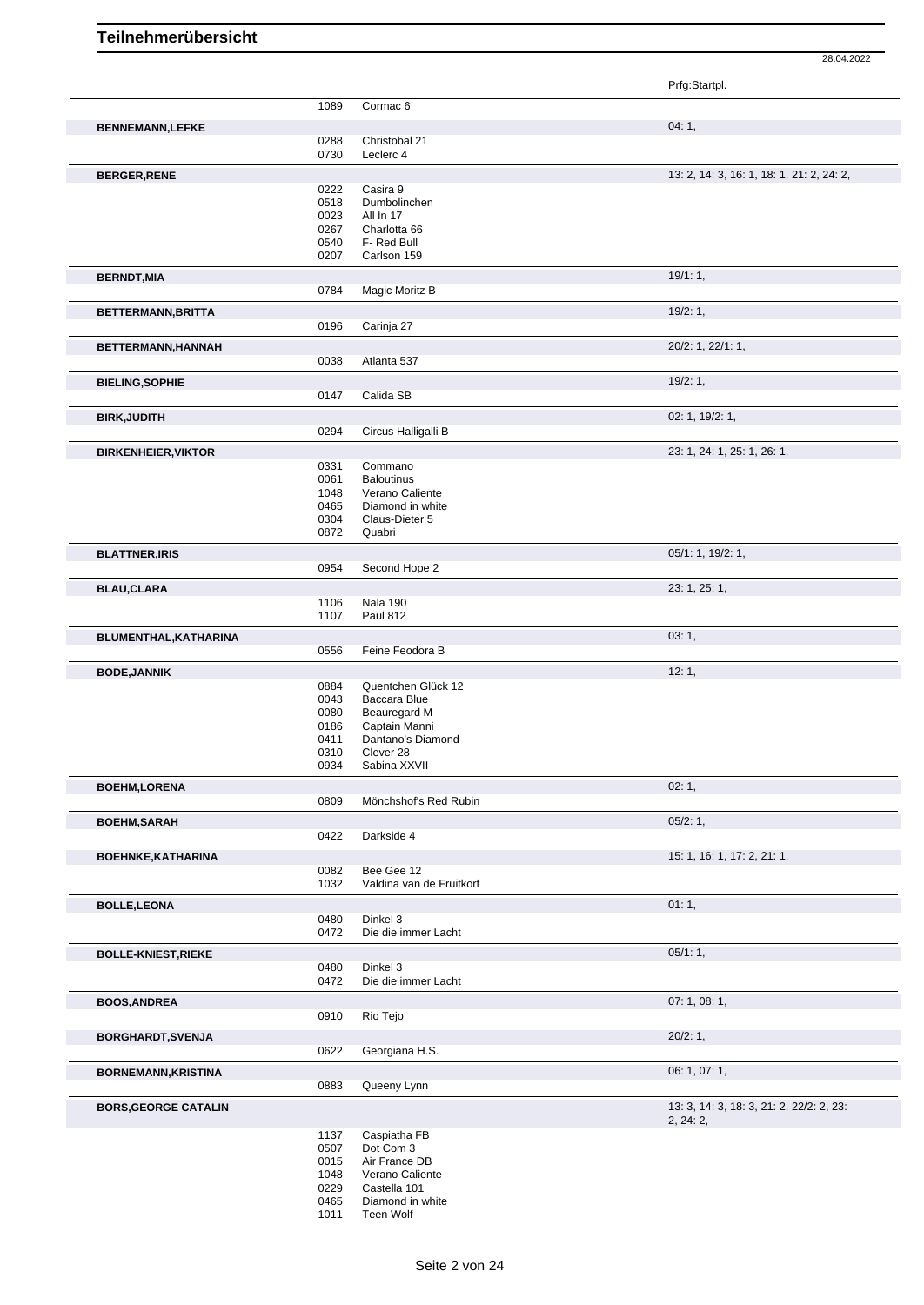Prfg:Startpl.

|                               | 0003         | A Faithful Breath                            |                                          |
|-------------------------------|--------------|----------------------------------------------|------------------------------------------|
|                               | 0367         | Cosma 69                                     |                                          |
|                               | 0304         | Claus-Dieter 5<br>Quabri                     |                                          |
|                               | 0872<br>0539 | Eyda L                                       |                                          |
|                               | 1031         | Vagabond de Clay L                           |                                          |
|                               | 0284         | Chili Chips                                  |                                          |
|                               | 0619         | Gallileo By Lux-Horses                       |                                          |
|                               | 0347         | Cookie Bo                                    |                                          |
|                               | 0823         | Nidool                                       |                                          |
| <b>BOSCHEN, PETRA</b>         |              |                                              | 03: 1, 04: 1,                            |
|                               | 0516         | Duke of Westfalia 3                          |                                          |
|                               | 1103         | Fall in Love 4                               |                                          |
| <b>BRAEUNIG, LINN</b>         |              |                                              | 05/1: 1, 06: 1,                          |
|                               | 0334         | Con Aliento                                  |                                          |
| <b>BRANDT, MARTIN</b>         |              |                                              | 21: 1, 22/2: 1, 28: 1,                   |
|                               | 0126         | <b>Bubble Beat</b>                           |                                          |
| <b>BRECHMANN, SOPHIA</b>      |              |                                              | 19/1: 1, 20/2: 1,                        |
|                               | 0053         | Baloona 3                                    |                                          |
| <b>BREITHAUPT DR., NICOLA</b> |              |                                              | 05/1:1,                                  |
|                               | 0043         | Baccara Blue                                 |                                          |
|                               | 0080         | Beauregard M                                 |                                          |
| <b>BREMER, SABINE</b>         |              |                                              | 12:1,                                    |
|                               | 0889         | Quila 3                                      |                                          |
| <b>BRENSCHEIDT, JANA</b>      |              |                                              | 05/2: 1, 06: 1, 07: 1,                   |
|                               | 0464         | Diamond Golden Jubilee                       |                                          |
|                               | 0411         | Dantano's Diamond                            |                                          |
| BRESKEWITZ, JULIETTE-ALEGRA   |              |                                              | 20/2: 1, 22/1: 1, 28: 1,                 |
|                               | 0819         | Napalou                                      |                                          |
|                               | 0470         | Diddy Wonderland                             |                                          |
| <b>BREUCKMANN, JENNIFER</b>   |              |                                              | 22/1: 1, 23: 1,                          |
|                               | 0036         | Asante Sana 2                                |                                          |
| <b>BRINKMANN, JANA</b>        |              |                                              | 13: 1, 14: 1, 15: 1,                     |
|                               | 0287         | Chrismon 3                                   |                                          |
|                               | 0293         | Cirano 6                                     |                                          |
|                               | 0317         | Coco Chanel 295                              |                                          |
|                               | 1038         | Valmont R                                    |                                          |
|                               | 0390<br>1134 | Cupcake 24<br>Quing Louie von der Mittelerde |                                          |
|                               |              |                                              |                                          |
| <b>BRINKMANN, MARIUS</b>      |              |                                              | 13: 1, 14: 1, 15: 1, 16: 2, 18: 2,       |
|                               | 0565<br>0287 | Fidelia R<br>Chrismon 3                      |                                          |
|                               | 0293         | Cirano 6                                     |                                          |
|                               | 0317         | Coco Chanel 295                              |                                          |
|                               | 0176         | Capello 35                                   |                                          |
|                               | 0390         | Cupcake 24                                   |                                          |
|                               | 1027         | Unico 28                                     |                                          |
|                               | 1133         | Clint 44                                     |                                          |
|                               | 0587         | For Fortune 5                                |                                          |
| <b>BROCKHAUS, SANDRA</b>      |              |                                              | 05/1:1,                                  |
|                               | 0779         | Luxus 78                                     |                                          |
| <b>BROECKMANN, ELENA</b>      |              |                                              | 13: 1, 14: 1, 15: 1, 18: 1, 22/2: 1, 23: |
|                               |              |                                              | 1, 24: 2, 25: 1,                         |
|                               | 0855         | Pittstown                                    |                                          |
|                               | 1044         | Velvet Moon                                  |                                          |
|                               | 0516<br>0074 | Duke of Westfalia 3<br>Bas-Rah LR            |                                          |
|                               |              |                                              |                                          |
| <b>BROESECKE, KATHARINA</b>   | 0946         | Sansibar 132                                 | 05/2:1,                                  |
|                               |              |                                              |                                          |
| <b>BRUEGGEMANN, ANNIKA</b>    |              |                                              | 05/1:1,                                  |
|                               | 0137         | Cachou 17                                    |                                          |
| <b>BRUEGGEN, FRANZISCO</b>    |              |                                              | 24: 1, 26: 1,                            |
|                               | 0192         | Caramel 51                                   |                                          |
| <b>BRUESSAU, EMMA</b>         |              |                                              | 24:1,                                    |
|                               | 0419         | Dark Desire GS                               |                                          |
| <b>BRUNN, BEATRIX VON</b>     |              |                                              | 27:1,                                    |
|                               | 0633         | Golden Moonlights Ruba                       |                                          |
| <b>BUCHNER, YANNIC</b>        |              |                                              | 21:1,                                    |
|                               | 0423         | Darth Vayder                                 |                                          |
| <b>BUECHEL, ANNE NATALIE</b>  |              |                                              | 05/2: 1, 07: 1,                          |
|                               |              | Colo-Nel                                     |                                          |
|                               | 0326         |                                              |                                          |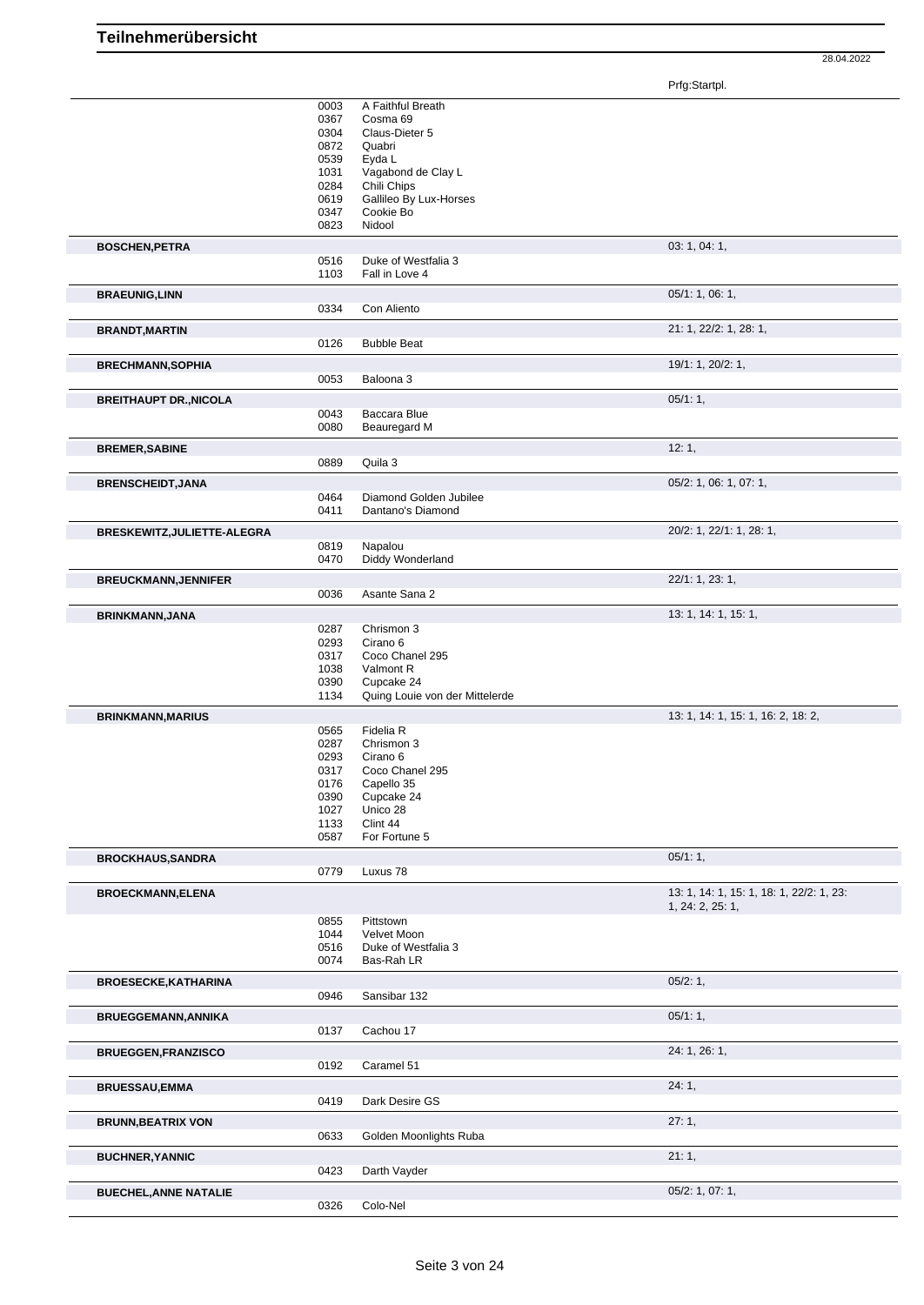|                               |              |                              | Prfg:Startpl.                            |
|-------------------------------|--------------|------------------------------|------------------------------------------|
| <b>BUEHNER, LAUREN</b>        |              |                              | 22/1:1,                                  |
|                               | 0857         | Pluto 80                     |                                          |
| <b>BUETTEMEYER, SUSANNE</b>   |              |                              | 14: 2, 19/2: 2,                          |
|                               | 1070         | Zalf                         |                                          |
|                               | 0245         | Cayo 10                      |                                          |
| <b>BUNSE, MADLENE</b>         |              |                              | 19/2:1,                                  |
|                               | 0592         | Forsyth 4                    |                                          |
| <b>BURGHARDT, BERND</b>       |              |                              | 17:1,                                    |
|                               | 0132         | C-Max 4                      |                                          |
| <b>BURGHARDT,FELIX</b>        |              |                              | 02: 1, 19/1: 1,                          |
|                               | 0203<br>0132 | Carlo 450<br>C-Max 4         |                                          |
|                               |              |                              |                                          |
| BURKHARDT, LARA ALEXIA        | 0072         | Barney Stinson 2             | 20/1:1,                                  |
|                               |              |                              | 05/1: 1, 07: 1,                          |
| <b>BUSCH, SANDRA</b>          | 0808         | Mobility's Morning           |                                          |
|                               | 0618         | Galeon Lovera                |                                          |
| <b>BUSCH, VIKTORIA</b>        |              |                              | 01: 1, 02: 2,                            |
|                               | 0808         | Mobility's Morning           |                                          |
|                               | 0113<br>0800 | Bonatello<br>Milton 73       |                                          |
|                               | 0618         | Galeon Lovera                |                                          |
| <b>CARIUS, LARA CHARLOTTE</b> |              |                              | 23: 1, 24: 1, 26: 1,                     |
|                               | 0247         | Celine 230                   |                                          |
|                               | 0341         | Contador 45                  |                                          |
|                               | 0268<br>0364 | Charlotte 234<br>Corsar CR   |                                          |
|                               | 0289         | Ciara 107                    |                                          |
|                               | 0742         | Like a Diamond ES            |                                          |
| <b>CARIUS, LILLI MARIE</b>    |              |                              | 22/2: 2, 23: 2, 24: 1, 26: 1,            |
|                               | 0247<br>0341 | Celine 230<br>Contador 45    |                                          |
|                               | 0268         | Charlotte 234                |                                          |
|                               | 0364         | Corsar CR                    |                                          |
|                               | 0289<br>0169 | Ciara 107<br>Camica 3        |                                          |
|                               |              |                              | 05/2:1,                                  |
| <b>CHRIST, VALERIE</b>        | 0588         | For Harmony                  |                                          |
| <b>CORDT, MAXIMILIAN</b>      |              |                              | 18: 1, 23: 2, 25: 2,                     |
|                               | 0243         | Cayman 36                    |                                          |
|                               | 0373         | Cracklin Rosie 4             |                                          |
| <b>CORNA, ANGELINA</b>        |              |                              | 10:1,                                    |
|                               |              | 0904 Ratzinger's Laureus V   |                                          |
| <b>CUPEI, SOPHIA CAROLINE</b> |              |                              | 11:1, 12:1,                              |
|                               | 1086<br>1087 | Happy Hugo<br>Fashion Week 7 |                                          |
|                               |              |                              |                                          |
| <b>CZERWONKA, ZOE MARIA</b>   | 0833         | Oaklands Don't Forget        | 07:1,                                    |
|                               | 0663         | Herr von Heine               |                                          |
| <b>DABOW, MARIE SOPHIE</b>    |              |                              | 01:1,                                    |
|                               | 1051         | Vinja 8                      |                                          |
| DABOW, SANDRA                 |              |                              | 06: 1, 07: 1,                            |
|                               | 0408         | Danny Linn Hope              |                                          |
| DAHLMANN JUN., FRANZ-JOSEF    |              |                              | 13: 1, 14: 1, 15: 1, 16: 2,              |
|                               | 1091         | Big in Berlin GS             |                                          |
|                               | 1092<br>1093 | Cestelle<br>Con-Clarimo      |                                          |
|                               | 1095         | Sir Tweehues                 |                                          |
|                               | 1094         | Ligonda                      |                                          |
| DAVID, CAROLIN                |              |                              | 05/2:1,                                  |
|                               | 1104         | Quickly Girl                 |                                          |
| DEGELMANN, KATHARINA          |              |                              | 02:1,                                    |
|                               | 1074         | Sambor                       |                                          |
| DEMARCZYK, NADJA              |              |                              | 05/2: 1, 06: 1, 07: 1, 19/2: 1, 20/1: 1, |
|                               | 1068         | Wolke 337                    | 27: 1, 28: 1,                            |
|                               | 0026         | Amarena 40                   |                                          |
|                               | 0891         | Quinderella 4                |                                          |

**DEMIRI,LEONA** 05/1: 1, 05/1: 1, 05/1: 1, 05/1: 1, 05/1: 1, 05/1: 1, 05/1: 1, 05/1: 1, 05/1: 1, 05/1: 1, 05/1: 1, 05/1: 1, 05/1: 1, 05/1: 05/1: 05/1: 05/1: 05/1: 05/1: 05/1: 05/1: 05/1: 05/1: 05/1: 05/1: 05/1: 05/1: 05/1:

**DENNERSMANN,KRISTINA** 13: 1, 14: 1, 19/2: 2, 21: 1,

28.04.2022

Chili my Champion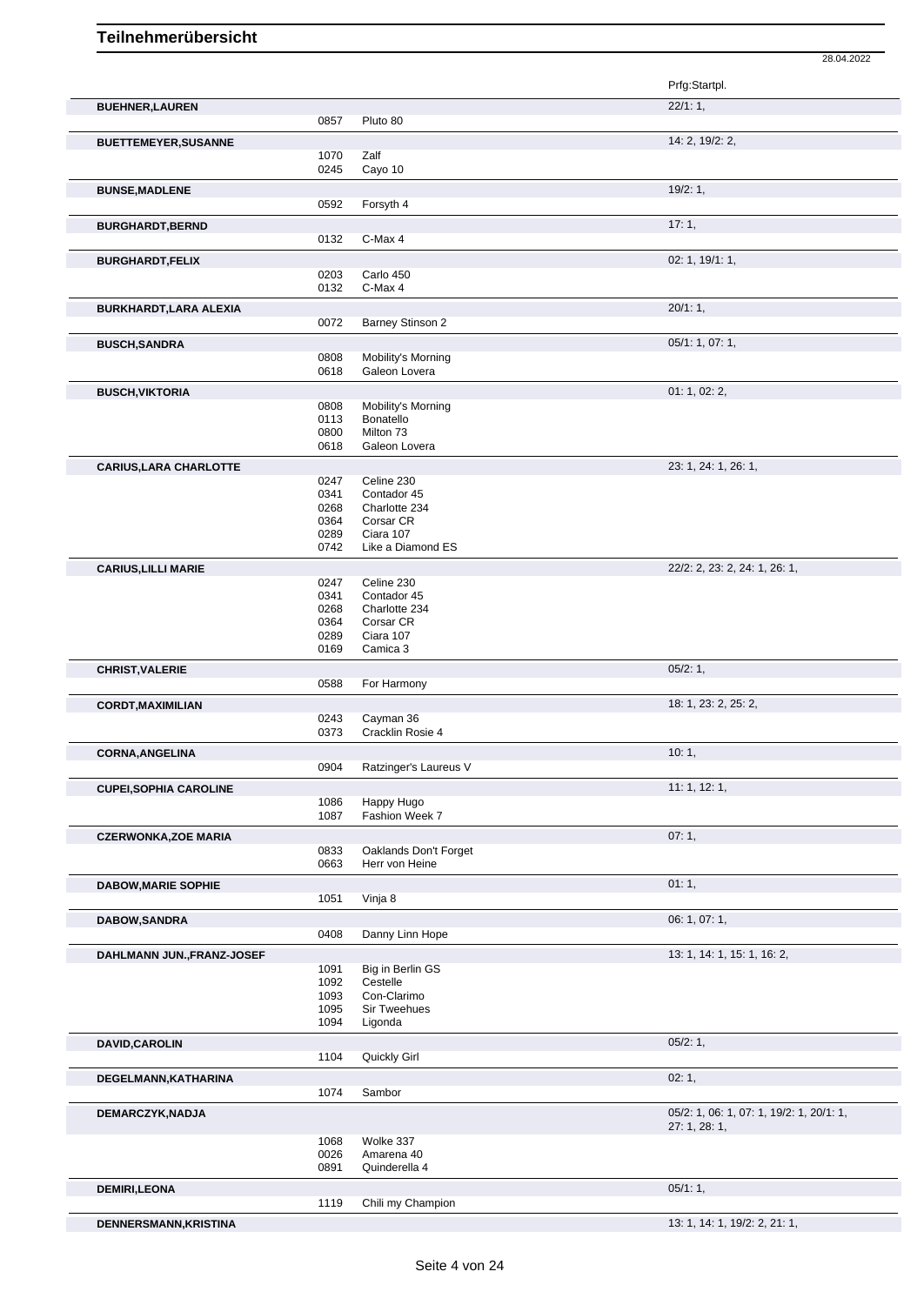|                                 |                      |                                                | Prfg:Startpl.                 |
|---------------------------------|----------------------|------------------------------------------------|-------------------------------|
|                                 | 0678                 | Icarus <sub>22</sub>                           |                               |
|                                 | 0098                 | Beluga 39                                      |                               |
| DEUTSCH, CAROLINE               | 0971                 | Skylah                                         | 20/2:1,                       |
| <b>DIBOWSKY, HENDRIK</b>        |                      |                                                | 03: 1, 10: 1,                 |
|                                 | 0820<br>0826         | Nerwigk D<br>Nike D                            |                               |
| DIETZE, CYNTHIA                 | 0333                 | Comte de Oskar                                 | 28:1,                         |
|                                 |                      |                                                |                               |
| <b>DIPPONG,LISA</b>             | 0571<br>0962<br>0029 | Fine Step 4<br>Sheldon Junior<br>Angie 270     | 07: 1, 09: 1, 11: 2, 12: 1,   |
| <b>DISTLER, LILLI</b>           |                      |                                                | 02: 1, 19/1: 1,               |
|                                 | 0867                 | Puck SG                                        |                               |
| <b>DORN, ANTONIA</b>            | 0818                 | Naomi 429                                      | 05/2:1,                       |
| <b>DREES, JULIA</b>             |                      |                                                | 06: 1, 07: 1,                 |
|                                 | 0537                 | Excuse Me 10                                   |                               |
| DRELMANN, IDA                   | 1084                 | Barichello 6                                   | 02: 1, 19/1: 1,               |
|                                 |                      |                                                | 08: 1, 09: 1, 11: 1, 12: 1,   |
| <b>DROSIHN,LISA-MARIE</b>       | 0570                 | Findibus W                                     |                               |
|                                 | 0563<br>0010<br>0560 | Fibonacci 26<br>Ace of Spades 4<br>Felix W 6   |                               |
| DROSTE, NATASCHA                |                      |                                                | 03: 1, 10: 1, 11: 1,          |
|                                 | 0963<br>0577         | Shemar<br>Finnigan's Fritz                     |                               |
| DUDA, KIMBERLY                  |                      |                                                | 05/1:1,                       |
|                                 | 0236                 | Cathany                                        |                               |
| ECKELT, PAUL                    | 0672<br>0911         | <b>Hokus Pokus Fidibus</b><br>Riodoro          | 06: 1, 07: 1,                 |
| ECKERTZ, JANA                   |                      |                                                | 01:1,                         |
|                                 | 1078                 | Narido                                         |                               |
| <b>EHRENBERG, VOLKER</b>        |                      |                                                | 20/2: 1, 23: 1, 24: 1, 25: 1, |
|                                 | 0849<br>0620         | <b>Philou Rouet</b><br>Gentle G                |                               |
| EICHER, LEOKADIA                |                      |                                                | 19/1: 1, 20/1: 1,             |
|                                 | 0789                 | Mascapone 5                                    |                               |
| EICKENHORST, CARLA MAXIME       | 1127                 | Dibajou                                        | 20/1:1,                       |
| EICKHOFF, HELENA                |                      |                                                | 09:1,                         |
|                                 | 0632                 | Glücksfee 83                                   |                               |
| <b>EINHAUS, CHRISTOF</b>        | 0204<br>0174         | Carlo 542<br>Cantano 37                        | 14: 1, 15: 1,                 |
| <b>ENGEL, MIRIAM</b>            | 1123                 | Hesselteichs Aram Sam Sam                      | 05/2:1,                       |
| <b>ENGELHARDT, SUSANNE</b>      |                      |                                                | 20/2: 1, 21: 1,               |
|                                 | 0452                 | Despino DB                                     |                               |
| <b>ERVENS, MARLEEN ZOE</b>      | 1083                 | Rico le bon coeur                              | 02:1,                         |
| <b>EVERKAMP, CALVIN</b>         |                      |                                                | 22/1: 1, 23: 1,               |
|                                 | 0816                 | Mylord Cantini                                 |                               |
| <b>EVERKAMP,LISANNE</b>         | 0370                 | Cotrapalli                                     | 22/1: 1, 23: 1,               |
| <b>EXNOWSKI, JOLIE CARLOTTA</b> |                      |                                                | 01:1,                         |
|                                 | 1081<br>1080         | <b>Fury 545</b><br><b>Brynarcal Miss Jones</b> |                               |
| <b>EXNOWSKI, LAURIE MARIE</b>   |                      |                                                | 01: 1, 02: 1, 05/1: 1,        |
|                                 | 1082                 | Athina RT                                      |                               |
|                                 | 1080                 | <b>Brynarcal Miss Jones</b>                    |                               |
| <b>EXTRA, GINA</b>              | 0995<br>0610         | Stella della Nonna<br>Fürst Castello           | 09: 2, 10: 1, 11: 1,          |
|                                 | 0641                 | Greta 183                                      |                               |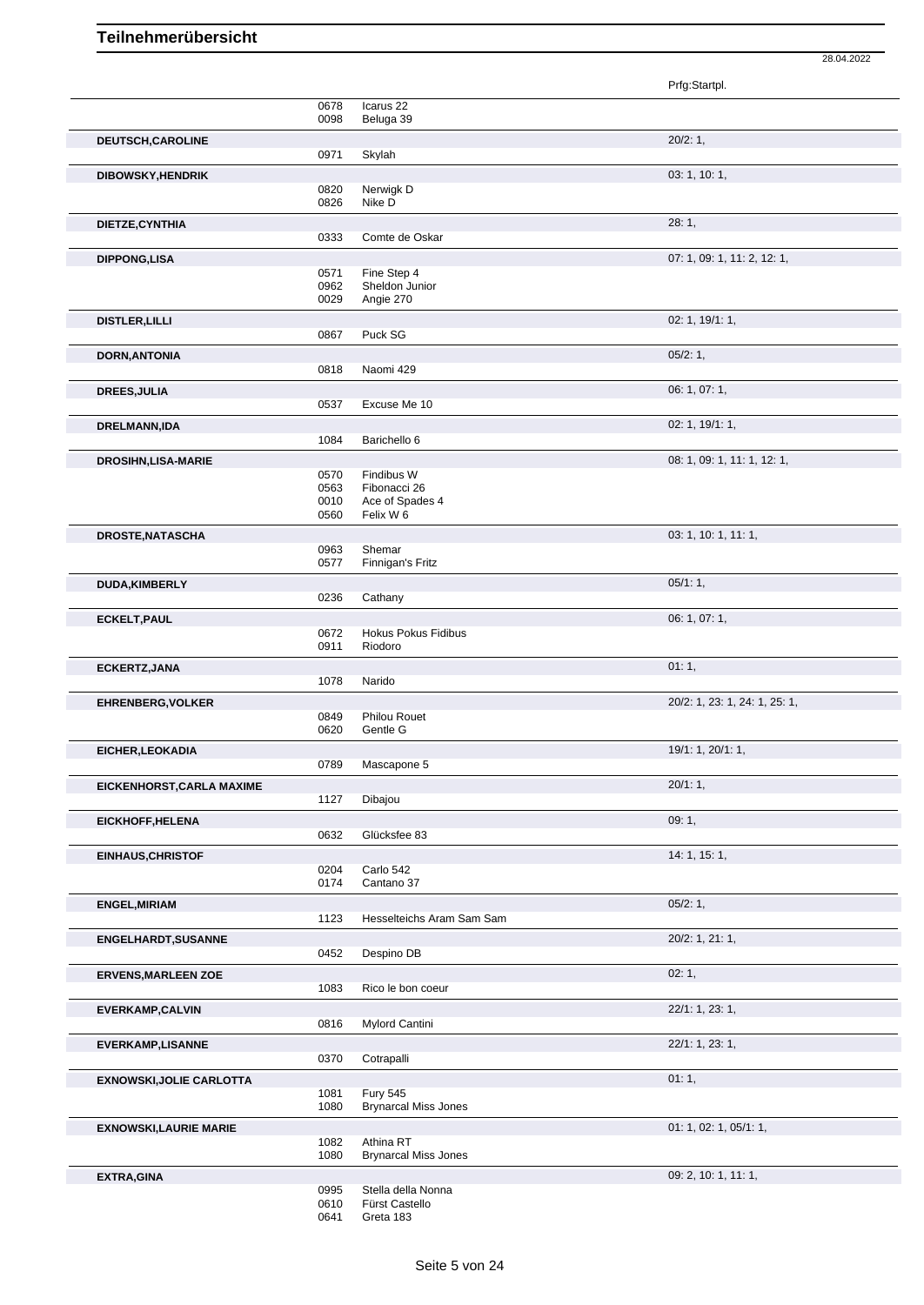Prfg:Startpl. 0599 Freaky Shadow **FALLENBERG,MIKA** 23: 1, 25: 2, 1121 Solitär 41<br>1120 Cristano Cristano TF **FAZEKAS,DANIEL** 22/1: 1, 22/1: 1, 22/1: 1, 22/1: 1, 22/1: 1, 22/1: 1, 22/1: 1, 22/1: 1, 22/1: 1, 22/1: 1, 22/1: 1, 22/1: 1, 22/1: 1, 22/1: 1, 22/1: 1, 22/1: 1, 22/1: 1, 22/1: 1, 22/1: 1, 22/1: 1, 22/1: 1, 22/1: 1, 22/1: 1 Dark Daiguiri 0360 Cordon THC **FEHST,SABRINA** 14: 1, 15: 1, 0540 F- Red Bull **FELDMANN,LENI** 01: 1, 02: 1, 05/2: 1, 0940 San Forrest **FELLER,JANINE** 10: 1, 11: 1, 0898 Ouittenkönig D Quittenkönig D **FENGLER,SONJA** 08: 1, 27: 1,<br>
1006 Sweet Dardanella HRH Sweet Dardanella HRH **FESTER,THOMAS** 14: 1, 20098 Kanotelli 20098 Kanotelli 20098 Kanotelli 20098 Kanotelli 20098 Kanotelli 20098 Kanotelli 20098 Kanotelli 20098 Kanotelli 20098 Kanotelli 20098 Kanotelli 20098 Kanotelli 20098 Kanotelli 20098 K Kanotelli **FINKE,JANINA** 03: 2, 04: 2, 1109 Zeemann VIP<br>1108 Stuart Little 33 1108 Stuart Little 33<br>0569 Final Countdov 0569 Final Countdown VIP<br>0463 Diamond Forever VIP Diamond Forever VIP **FLOHR, MICHELLE** 06: 1, 07: 1, 07: 1, 0948 Santiago 293 Santiago 293 **FLUEGEL, MARIE** 01: 1, 0372 Coupie de Coeur Coupie de Coeur **FLUNKERT,MAREI** 09: 1, 11: 1, 20/2: 1, 21: 1, 22/2: 1, 23: 1, 0375 Crawallos 0143 Caipirol F 0387 Cuba Libre F 0321 Cocoloco F **FOLLE-KRULL,NICOLE** 19/2: 1, 0303 Classic One 4<br>0440 Délceg 3 Délceg 3 **FRAUENHOFF,BEN** 21: 1, 22/1: 2, 23: 1, 0704 Kia Ora<br>1111 Don Alfo Don Alfonso 5 **FREDEBEUL,BENNO** 12: 1, Fürstinels **FREISFELD,GEORG** 13: 1, 14: 1, 1921 Top Navaria 1021 Top Navaria<br>0187 Captain Sha 0187 Captain Sharky 2<br>0968 Sirtaki BEVS 0968 Sirtaki BEVS<br>0729 Leandra 234 0729 Leandra 234<br>0211 Caruso 628 Caruso 628 **FREISFELD,JOHANN** 13: 1, 14: 1, 23: 1, 1021 Top Navaria<br>0187 Captain Sha 0187 Captain Sharky 2<br>0968 Sirtaki BEVS Sirtaki BEVS 0729 Leandra 234<br>0211 Caruso 628 Caruso 628 0184 Captain Jack 92 **FREUDENBERGER,JOSEFINE MAR** 19/1: 1, 20/2: 1, 21: 1, 22/1: 1, 0375 Crawallos 0994 Steendieks Jolly Couer **FREUDENBERGER, LUISA MARIE** 0387 Cuba Libre F<br>0387 Cuba Libre F 0387 Cuba Libre F<br>0016 Akanji Akanji **FROST,ANNA KATHARINA** 20/1: 1, 22/1: 1, 22/1: 1, 22/1: 1, 22/1: 1, 22/1: 1, 22/1: 1, 22/1: 1, 22/1: 1, 22/1: 1, 22/1: 1, 22/1: 1, 22/1: 1, 22/1: 2, 20/1: 2, 20/1: 1, 22/1: 1, 20/1: 2, 20/1: 2, 20/1: 2, 20/1: 2, 20/1: 2, 2 Contiki Soeur **FUHRMANN,LINDA** 10: 1, 11: 1, Den mag ich **GABER,MAIKE** 20/2: 2, 1063 Weissenas Rosalie<br>0828 No Risk L No Risk L GABRYSCH,JENNIFER 05/2: 1,<br>
05/2: 1, 05/2: 1, 05/2: 1, 05/2: 1, 05/2: 1, 05/2: 1, 05/2: 1, 05/2: 1, 05/2: 1, 05/2: 1, 05/2: 1, 05/2: 1, 05/2: 1, 05/2: 1, 05/2: 1, 05/2: 1, 05/2: 05/2: 05/2: 05/2: 05/2: 05/2: 05/2: 05/2: 05 Fabalou LB **GAJEWSKI,JANA** 02: 1, 0843 Pasionata W 0843 Pasionata W 02: 1,

28.04.2022

Pasionata W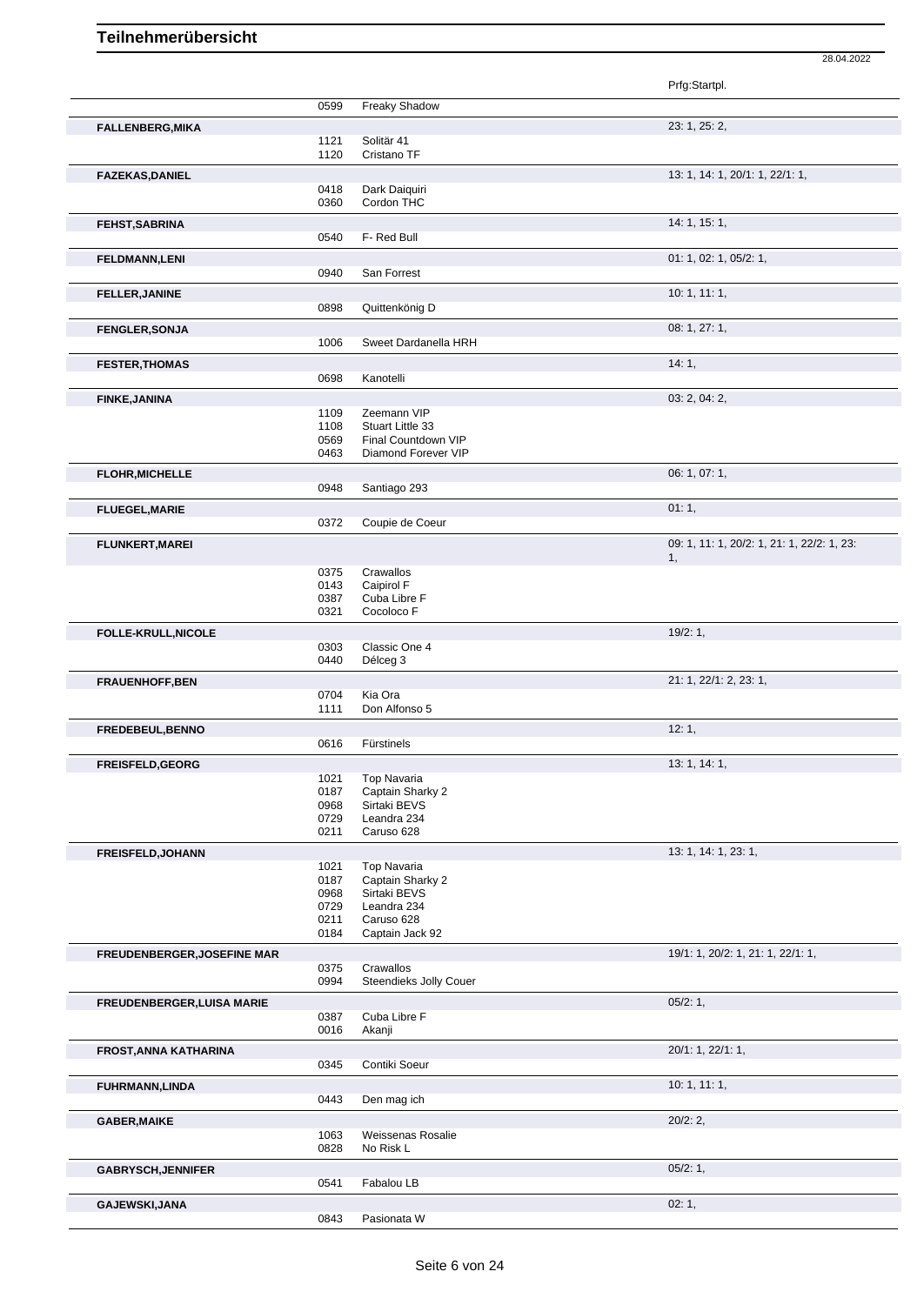|                                                                                                                                                                                                                                                                      |              |                                      | Prfg:Startpl.                            |
|----------------------------------------------------------------------------------------------------------------------------------------------------------------------------------------------------------------------------------------------------------------------|--------------|--------------------------------------|------------------------------------------|
| <b>GARCKE, JULIA KATHARINA</b>                                                                                                                                                                                                                                       |              |                                      | 13: 1, 20/1: 1, 21: 1,                   |
|                                                                                                                                                                                                                                                                      | 0150<br>0782 | Calimera S<br>Ma petite Fleur 4      |                                          |
|                                                                                                                                                                                                                                                                      |              |                                      |                                          |
| <b>GARTMANN-REUS, SCARLETT GER</b>                                                                                                                                                                                                                                   | 0979         | Soiree de Saumur OLD                 | 11:1,                                    |
|                                                                                                                                                                                                                                                                      |              |                                      |                                          |
| <b>GEIPING, GRETA MAGDALENA</b>                                                                                                                                                                                                                                      |              |                                      | 20/2:1,                                  |
|                                                                                                                                                                                                                                                                      | 0155<br>0068 | Call me Baronesse<br>Bandit 454      |                                          |
|                                                                                                                                                                                                                                                                      |              |                                      |                                          |
| <b>GEIPING, LUKAS MAXIMILIAN</b>                                                                                                                                                                                                                                     |              |                                      | 21: 1, 22/2: 1,                          |
|                                                                                                                                                                                                                                                                      | 0068         | Bandit 454                           |                                          |
| <b>GEISTERT, SARAH</b>                                                                                                                                                                                                                                               |              |                                      | 12:1,                                    |
|                                                                                                                                                                                                                                                                      | 0482         | Djamila G                            |                                          |
| <b>GELBERG DR., THERESIA</b>                                                                                                                                                                                                                                         |              |                                      | 05/1: 1, 07: 1,                          |
|                                                                                                                                                                                                                                                                      | 0515         | <b>Duke 323</b>                      |                                          |
| <b>GERDES, ANNA MARIA</b>                                                                                                                                                                                                                                            |              |                                      | 21: 1, 22/1: 1, 23: 1,                   |
|                                                                                                                                                                                                                                                                      | 0329         | Comic H                              |                                          |
| <b>GESSMANN, MELANIE</b>                                                                                                                                                                                                                                             |              |                                      | 03: 1, 04: 2, 09: 1, 12: 1, 22/2: 1, 23: |
|                                                                                                                                                                                                                                                                      |              |                                      | 1,                                       |
|                                                                                                                                                                                                                                                                      | 0925<br>1002 | Roxette 144<br>Sunshine 608          |                                          |
|                                                                                                                                                                                                                                                                      | 0290         | Cietje                               |                                          |
|                                                                                                                                                                                                                                                                      | 0625         | Gin Tonic 167                        |                                          |
|                                                                                                                                                                                                                                                                      | 0555         | Fein's Liebchen                      |                                          |
|                                                                                                                                                                                                                                                                      | 0918         | Rock on Top 4                        |                                          |
| <b>GESSMANN, SABRINA</b>                                                                                                                                                                                                                                             |              |                                      | 03: 2, 04: 1, 09: 1,                     |
|                                                                                                                                                                                                                                                                      | 0718         | Ladies First 7                       |                                          |
|                                                                                                                                                                                                                                                                      | 0933<br>0067 | S Rockyna<br>Bambi 138               |                                          |
|                                                                                                                                                                                                                                                                      | 0915         | Roccoco 10                           |                                          |
|                                                                                                                                                                                                                                                                      | 0677         | I'm Gio Deluxe                       |                                          |
|                                                                                                                                                                                                                                                                      | 0125         | <b>Brusha</b>                        |                                          |
|                                                                                                                                                                                                                                                                      | 0510         | Dr. Dee 3                            |                                          |
|                                                                                                                                                                                                                                                                      | 0445         | Der kleine Prinz 45                  |                                          |
|                                                                                                                                                                                                                                                                      | 0564         | Fidelia 205                          |                                          |
|                                                                                                                                                                                                                                                                      | 0944         | Sandy 593                            |                                          |
| <b>GHIASSI, LINUS</b>                                                                                                                                                                                                                                                | 0652         | Haj Waj Haj                          | 02:1,                                    |
|                                                                                                                                                                                                                                                                      |              |                                      | 19/2:1,                                  |
| <b>GLAHE, MADELEINE</b>                                                                                                                                                                                                                                              | 0501         | Donna Leona 4                        |                                          |
|                                                                                                                                                                                                                                                                      | 0821         | Netflix 4                            |                                          |
| GOERING, SARAH-SABRINA                                                                                                                                                                                                                                               |              |                                      | 03: 1, 13: 1, 21: 1, 23: 1, 28: 1,       |
|                                                                                                                                                                                                                                                                      |              | Poseidon 141                         |                                          |
|                                                                                                                                                                                                                                                                      | 0863         |                                      |                                          |
|                                                                                                                                                                                                                                                                      | 0050         | Balea 9                              |                                          |
|                                                                                                                                                                                                                                                                      |              |                                      | 20/2: 1, 21: 1, 22/1: 1,                 |
|                                                                                                                                                                                                                                                                      | 0215         | Cascara 31                           |                                          |
|                                                                                                                                                                                                                                                                      |              |                                      | 01:1,                                    |
|                                                                                                                                                                                                                                                                      | 0837         | Optimus Prime 5                      |                                          |
|                                                                                                                                                                                                                                                                      |              |                                      | 19/1:1,                                  |
|                                                                                                                                                                                                                                                                      | 0502<br>0797 | Donna Luna 22<br>Milky 10            |                                          |
|                                                                                                                                                                                                                                                                      |              |                                      |                                          |
|                                                                                                                                                                                                                                                                      | 0139         | Cadorico                             | 13: 1, 14: 1,                            |
|                                                                                                                                                                                                                                                                      |              |                                      | 06: 1, 07: 1,                            |
|                                                                                                                                                                                                                                                                      | 0615         | Fürstentanz 11                       |                                          |
|                                                                                                                                                                                                                                                                      |              |                                      | 18: 1, 22/2: 1, 24: 1,                   |
|                                                                                                                                                                                                                                                                      | 0508         | Downey 3                             |                                          |
|                                                                                                                                                                                                                                                                      | 0525         | Elbow                                |                                          |
|                                                                                                                                                                                                                                                                      |              |                                      | 23: 1, 25: 1,                            |
|                                                                                                                                                                                                                                                                      | 0358         | Cord 14                              |                                          |
|                                                                                                                                                                                                                                                                      | 0508         | Downey 3                             |                                          |
|                                                                                                                                                                                                                                                                      | 0525         | Elbow                                |                                          |
|                                                                                                                                                                                                                                                                      |              |                                      | 22/1: 1, 23: 1,                          |
|                                                                                                                                                                                                                                                                      | 0100         | Berlinale 8                          |                                          |
|                                                                                                                                                                                                                                                                      |              |                                      | 23: 1, 25: 1,                            |
|                                                                                                                                                                                                                                                                      | 0888         | Quidam 10                            |                                          |
|                                                                                                                                                                                                                                                                      | 0059<br>0118 | <b>Balous Bellini</b><br>Bordeaux 31 |                                          |
|                                                                                                                                                                                                                                                                      | 0105         | Blackberry 7                         |                                          |
|                                                                                                                                                                                                                                                                      | 0042         | Bacardi 262                          |                                          |
| GOERSHOFF, HARALD<br><b>GOETTEL, ROMY</b><br><b>GOETTKER, SMILLA</b><br><b>GRAÉ,DANIELA</b><br><b>GRAEFEN, EILEEN</b><br><b>GRETENKORD, MAYA</b><br><b>GRETENKORD, TIM</b><br><b>GRIPSHOEVER, MARION</b><br><b>GRIPSHOEVER, SILVIA</b><br><b>GROENING, BO CHIARA</b> |              |                                      | 16: 1, 17: 1, 24: 1, 26: 1,              |

Cocolino 5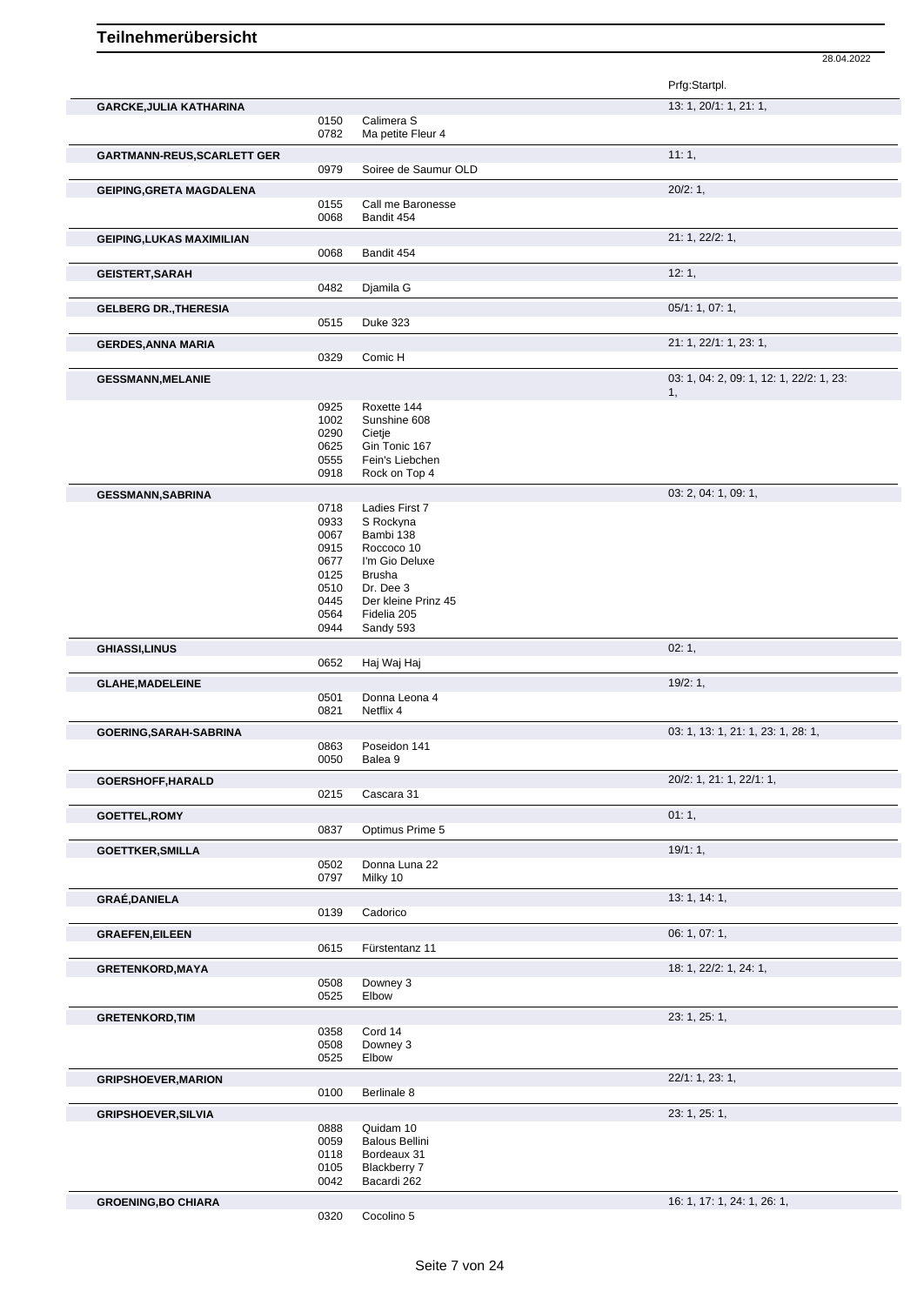|                             |              |                                | Prfg:Startpl.                             |
|-----------------------------|--------------|--------------------------------|-------------------------------------------|
|                             | 1036         | Valeria 30                     |                                           |
| <b>GROLL, INGA</b>          | 0638         | Goofy 138                      | 03:1,                                     |
| <b>GROSS, NELE</b>          |              |                                | 05/1:1,                                   |
|                             | 1062         | Waterlou 5                     |                                           |
| <b>GRUNDMANN,REBECCA</b>    |              |                                | 04: 1, 06: 2, 07: 2, 09: 1, 10: 1, 11: 2, |
|                             | 0476         | Dijon 36                       | 12:2,                                     |
|                             | 0382         | Cruiz BE                       |                                           |
|                             | 0634         | Goldstern 235                  |                                           |
|                             | 0547<br>0781 | Fallersleben 4<br>Ma Belle R   |                                           |
|                             |              |                                | 05/2: 1, 06: 1, 07: 1, 08: 1,             |
| <b>GUNTERMANN, KRISTINA</b> | 0146         | Calero 34                      |                                           |
|                             | 0972         | Skymoon in dream               |                                           |
| <b>HAAKE, MELINA</b>        |              |                                | 06:1,                                     |
|                             | 0292         | Cindarella Royal G             |                                           |
|                             | 0984         | Something Special H            |                                           |
| <b>HABERNOLL, MARTIN</b>    |              |                                | 21: 1, 22/1: 1,                           |
|                             | 0212         | Casadora 3                     |                                           |
|                             | 0998         | Summersby 35                   |                                           |
| <b>HACHENEY, DANIELA</b>    | 0546         | Falhalwa                       | 03: 1, 04: 1, 09: 1, 12: 1,               |
|                             | 0597         | Franz-Ferdienand               |                                           |
|                             | 0582         | Florence la cinquicme          |                                           |
| <b>HAGEMANN, JENNY</b>      |              |                                | 03: 1, 04: 1, 10: 1, 11: 1,               |
|                             | 0260         | Chanel 458                     |                                           |
|                             | 0812         | Mr. McDouble                   |                                           |
|                             | 1049<br>0956 | Victhor<br>Self-Made           |                                           |
|                             | 0796         | Mhäc                           |                                           |
| HALFENBERG, FRANZISKA       |              |                                | 07:2,                                     |
|                             | 0420         | Dark Paradise                  |                                           |
|                             | 0602         | Fresco 43                      |                                           |
| <b>HARTMANN, ALICIA</b>     |              |                                | 02:1,                                     |
|                             | 0651         | Haithaboo                      |                                           |
| HARTMANN, ANN-CHRISTIN      | 0837         | Optimus Prime 5                | 05/1:1,                                   |
| <b>HASCHERT, NICK</b>       |              |                                | 13: 2, 14: 3, 15: 2, 16: 1, 17: 2, 18: 2, |
|                             |              |                                | 23: 2, 24: 2, 25: 3, 26: 2,               |
|                             | 0158         | Call me Herr Bert              |                                           |
|                             | 1071         | Zanzara 9                      |                                           |
|                             | 0455<br>0457 | Diacasall D<br>Diacornetta     |                                           |
|                             | 0423         | Darth Vayder                   |                                           |
|                             | 1098         | Cassandra L 4                  |                                           |
|                             | 0840         | Pacific Blue vd Hengstenpoel Z |                                           |
|                             | 0175<br>1066 | Cantate Peerkamp<br>Wilma 319  |                                           |
|                             | 0495         | Don Juno H                     |                                           |
|                             | 0447         | Der Pacific H                  |                                           |
|                             | 0511         | Dr. Dune de Tiji               |                                           |
|                             | 1099<br>1100 | Nice Star Elrite<br>Shogun 183 |                                           |
|                             |              |                                |                                           |
| <b>HASKAMP, ALYSSA</b>      | 1050         | Vince 12                       | 09: 1, 10: 1, 11: 1,                      |
|                             | 1072         | Zera 28                        |                                           |
|                             | 0206         | Carlotta HB                    |                                           |
| HATTEBIER, CARINA           |              |                                | 12: 1, 28: 1,                             |
|                             | 0996         | Sternenfänger 4                |                                           |
|                             | 0014         | Ainé S                         |                                           |
| <b>HATTEBIER, JOERG</b>     |              |                                | 08: 1, 13: 1, 14: 1, 18: 1, 27: 1, 28: 1, |
|                             | 0996<br>0026 | Sternenfänger 4<br>Amarena 40  |                                           |
|                             | 0014         | Ainé S                         |                                           |
|                             | 0062         | Baltasar 17                    |                                           |
|                             | 1130         | Django S 5                     |                                           |
| HAUSCHULTE, LARA            |              |                                | 13:1, 14:1,                               |
|                             | 0441         | Delorean 8                     |                                           |
| <b>HAUWE, CHRISTINE</b>     |              |                                | 16: 1, 17: 1, 23: 1, 24: 1,               |
|                             | 0308<br>0371 | Cleopatra 258<br>Countess 24   |                                           |
|                             | 0351         | Coole Lotte H                  |                                           |
|                             | 0251         | César H                        |                                           |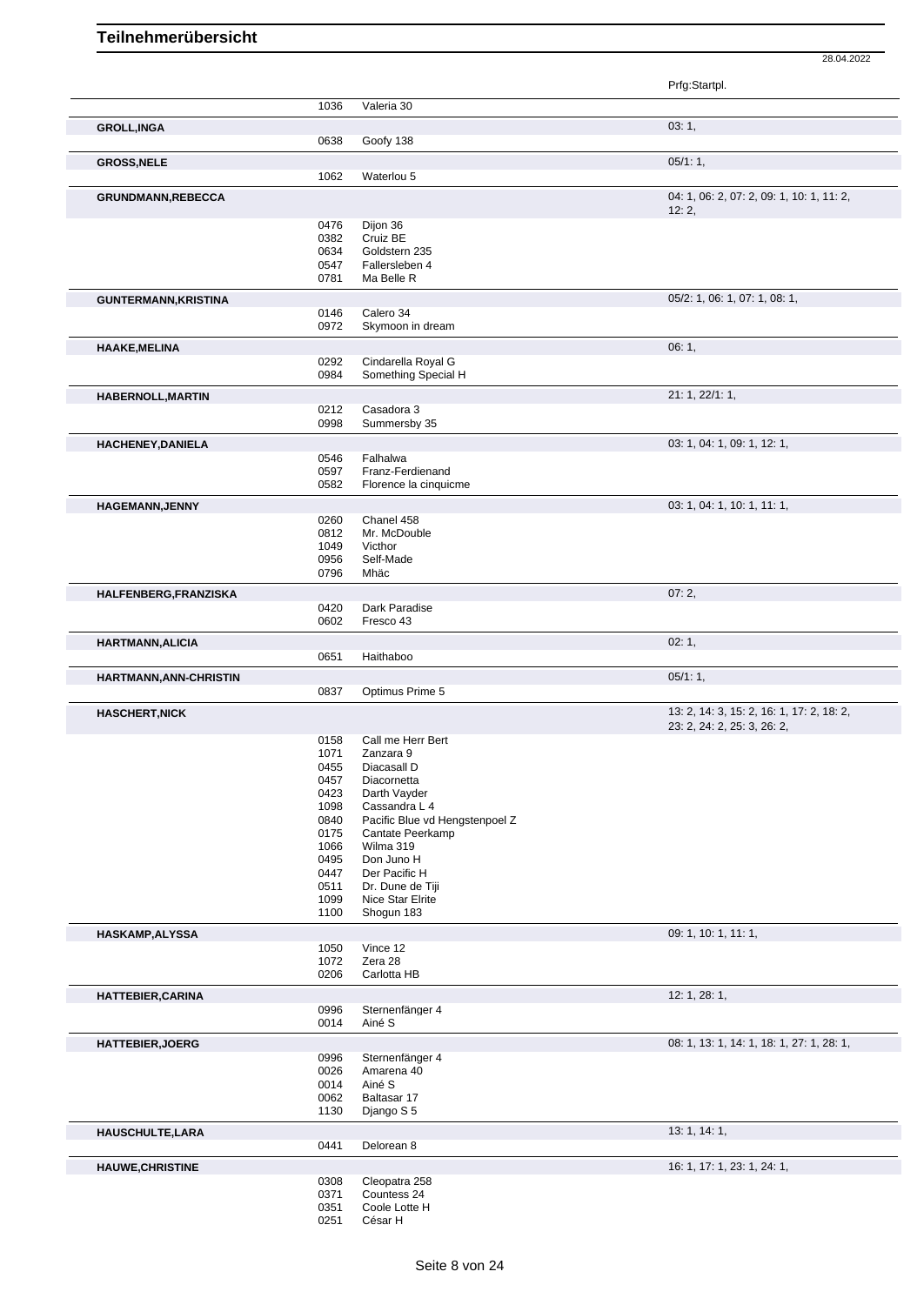|                            |              |                                        | Prfg:Startpl.                             |
|----------------------------|--------------|----------------------------------------|-------------------------------------------|
| <b>HAWIGHORST, MARVIN</b>  |              |                                        | 16: 1, 17: 1, 18: 1, 21: 2, 22/2: 2, 23:  |
|                            |              |                                        | 2 <sub>1</sub>                            |
|                            | 0712<br>0233 | La Coriana 2<br>Catar 3                |                                           |
|                            | 0300         | Claire Gaby                            |                                           |
|                            | 0617         | Galaski                                |                                           |
|                            | 0709         | Knightsbridge Rebel                    |                                           |
|                            | 0703<br>0640 | Keylinda<br>Great Günther              |                                           |
|                            |              |                                        |                                           |
| <b>HAWIGHORST, MAX</b>     |              | Knightsbridge Rebel                    | 02: 1, 19/1: 1,                           |
|                            | 0709<br>0640 | Great Günther                          |                                           |
| <b>HEGERDING, HANNAH</b>   |              |                                        | 09:1,                                     |
|                            | 0604         | Frieda Gold H                          |                                           |
|                            | 0435         | Dein kleiner Freund H                  |                                           |
| <b>HEIN, JEREMY</b>        |              |                                        | 19/1:1,                                   |
|                            | 0771         | Lucy in the sky 14                     |                                           |
| <b>HEINSCH, JULIA</b>      |              |                                        | 01: 1, 05/1: 1,                           |
|                            | 1112         | Soul Rock                              |                                           |
| <b>HEITBAUM, JAN</b>       |              |                                        | 02:1,                                     |
|                            | 1117         | Nimton                                 |                                           |
| <b>HEITBAUM, KATJA</b>     |              |                                        | 14: 2, 23: 1, 25: 1,                      |
|                            | 0018         | Akira B                                |                                           |
|                            | 0332         | Comme Tessa B                          |                                           |
|                            | 0466         | Diamond's Schoko                       |                                           |
|                            | 1020<br>0822 | Top Gun's Tiramisu<br>New Dawn Blossom |                                           |
|                            |              |                                        |                                           |
| HEITPLATZ, MELINA          | 0034         | Arika 9                                | 19/1:2,                                   |
|                            | 0845         | Pepe S 4                               |                                           |
|                            |              |                                        | 03: 1, 10: 1,                             |
| <b>HELLMOLD, VICKY</b>     | 0937         | Samora B                               |                                           |
|                            | 0770         | Lucky Time 6                           |                                           |
| HENGSTENBERG, CARLA JOHANN |              |                                        | 19/1: 2, 20/2: 1,                         |
|                            | 0025         | Ally Mc Beal 25                        |                                           |
|                            | 0711         | Kweb                                   |                                           |
| <b>HERING, KRISTINA</b>    |              |                                        | 07:1,27:1,                                |
|                            | 0589         | For You an Me R                        |                                           |
|                            | 0372         | Coupie de Coeur                        |                                           |
| <b>HERMANN, EILEEN</b>     |              |                                        | 21: 1, 22/1: 1, 23: 1, 24: 1,             |
|                            | 0363<br>0315 | Cornetto Nuss 3<br>Clubber Lang H      |                                           |
|                            | 0303         | Classic One 4                          |                                           |
|                            |              |                                        | 20/2:1,                                   |
| <b>HIMMEL, AMALIA</b>      | 0344         | Contendro's Charmeur                   |                                           |
| <b>HIRSCH,FRANZISKA</b>    |              |                                        | 02:1,                                     |
|                            | 1097         | Thunderstar                            |                                           |
| <b>HOELSCHER, MAREIKE</b>  |              |                                        | 19/1: 1, 20/1: 1,                         |
|                            | 0194         | Carella 8                              |                                           |
| <b>HOENIG, SILKE</b>       |              |                                        | 14: 2, 15: 2, 17: 2, 18: 2, 23: 2, 24: 2, |
|                            | 1039         | Valparaiso 7                           |                                           |
|                            | 0183         | Captain Hannes                         |                                           |
|                            | 0806         | <b>Miss Million</b>                    |                                           |
|                            | 0799         | <b>Million Voices</b>                  |                                           |
|                            | 0319<br>0188 | Cocolinchen<br>Capture of Hope         |                                           |
|                            | 0688         | Jeffrey 18                             |                                           |
| <b>HOFBAUER, MARISKA</b>   |              |                                        | 11:1,                                     |
|                            | 0985         | Sonic 20                               |                                           |
|                            |              |                                        | 06: 1, 19/2: 1,                           |
| HOLTMANNSPOETTER, NINA     | 0976         | Smilla SK                              |                                           |
|                            |              |                                        |                                           |
| HOLZENTHAL, FABIAN         | 0223         | Casparino 9                            | 13: 2, 14: 2, 22/2: 2, 23: 2, 24: 2,      |
|                            | 0002         | A cappella 6                           |                                           |
|                            | 0533         | Even Better                            |                                           |
|                            | 0429         | De Champ - M                           |                                           |
| HORSTMANN, KATHARINA       |              |                                        | 08:1,                                     |
|                            | 0947         | Santana HR                             |                                           |
| <b>HORSTMANN, MAIKE</b>    |              |                                        | 05/2: 1, 19/1: 1,                         |
|                            | 0189         | Cara 186                               |                                           |
|                            | 0955         | See Me Dancing 3                       |                                           |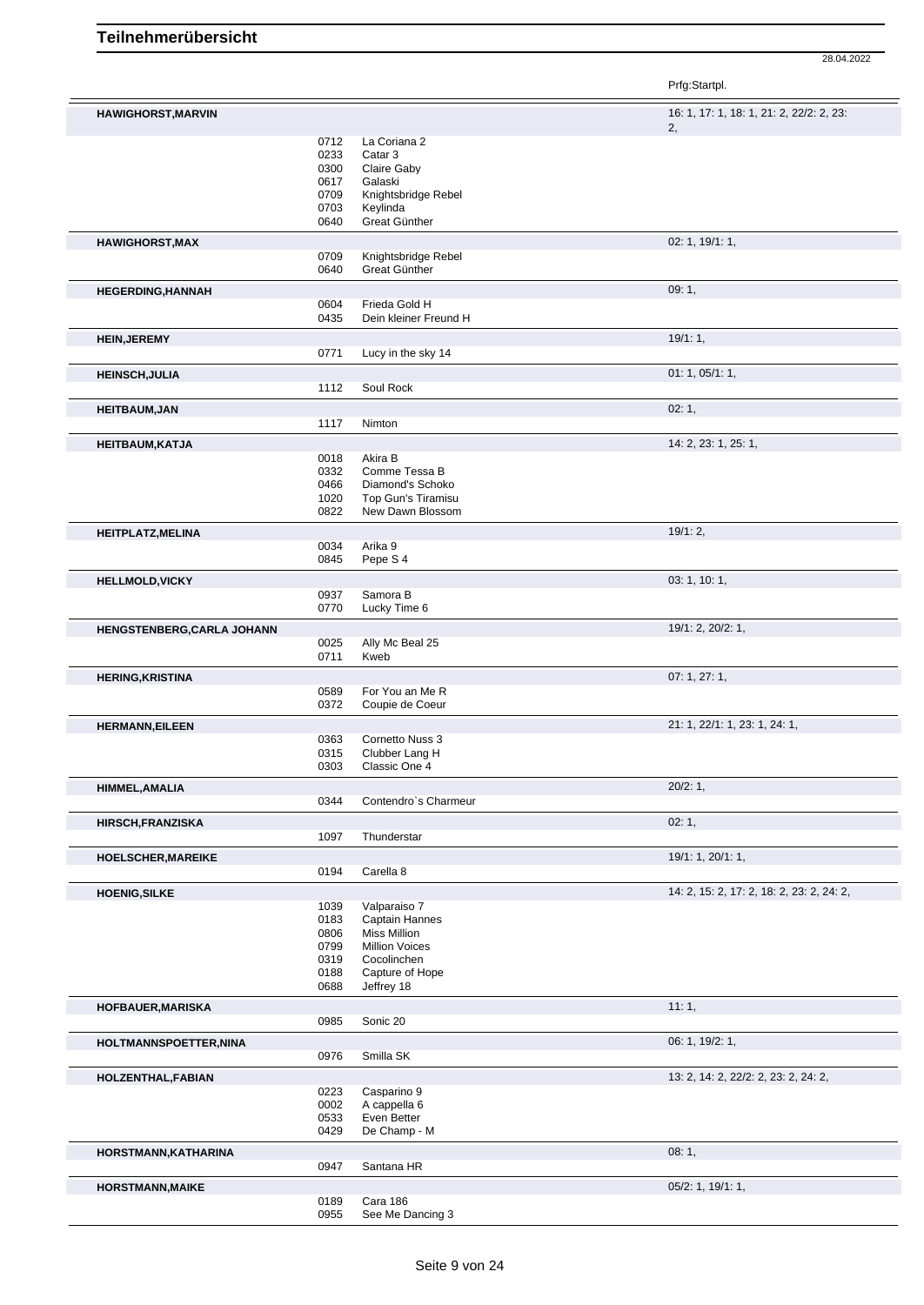28.04.2022

Prfg:Startpl.

| <b>HUBERTUS, ANDREAS</b>   |              |                              | 04: 1, 09: 1, 12: 2,        |
|----------------------------|--------------|------------------------------|-----------------------------|
|                            | 0928         | Rubin 646                    |                             |
|                            | 0682         | Insider 65                   |                             |
|                            | 0549         | Farouche S                   |                             |
|                            | 1135         | Brazil 13                    |                             |
|                            | 0543         | Fabienne P 6                 |                             |
|                            | 0614         | Fürstenberg 24               |                             |
|                            | 0088         | Bella Fleur P                |                             |
| <b>HUEBNER, ANIKA</b>      |              |                              | 06: 1, 07: 1, 08: 1,        |
|                            | 0181         | Captain Connor 3             |                             |
| HUNDRIESER, AIDA KATHARINA |              |                              | 07:1,                       |
|                            | 1041         | Vancouver Island             |                             |
|                            |              |                              |                             |
| <b>HUNKE, JESSICA</b>      |              |                              | 07:1,                       |
|                            | 0123         | <b>Brown Bonita</b>          |                             |
| <b>HUSSMANN, IMKE</b>      |              |                              | 11:1,                       |
|                            | 0483         | Django Unchained 4           |                             |
| JACOBY, LOUISA             |              |                              | 01:1,                       |
|                            | 1075         | Dixieland K                  |                             |
|                            |              |                              |                             |
| <b>JAKUBASS, NADINE</b>    |              |                              | 09: 1, 11: 1,               |
|                            | 0506         | Dorina 1019                  |                             |
| JANZ, CHIARA               |              |                              | 01: 1, 02: 1,               |
|                            | 1017         | Top Carli                    |                             |
|                            |              |                              | 01: 1, 03: 1, 05/1: 1,      |
| JANZ, MELINA               | 1019         | Top Fino                     |                             |
|                            |              |                              |                             |
| JONCZYK, GINA              |              |                              | 02:1,                       |
|                            | 0403         | Daiquiri 131                 |                             |
| <b>JORDAN, MICHAELA</b>    |              |                              | 03: 1, 04: 1, 12: 2,        |
|                            | 0283         | Chicolino 23                 |                             |
|                            | 0752         | Livius K                     |                             |
|                            | 0949         | Sarenza                      |                             |
|                            | 0494         | Don Jordi 3                  |                             |
|                            | 0111         | <b>Bon Etoile</b>            |                             |
| JUERGENS,LISA              |              |                              | 04: 1, 08: 2,               |
|                            | 0660         | Heideromanze                 |                             |
|                            | 0503         | Donna Saphira 4              |                             |
|                            |              |                              |                             |
|                            |              |                              |                             |
| KAEMPER-MEYER DR., SVENJA  | 0967         |                              | 09: 2, 10: 1, 12: 1,        |
|                            | 0999         | Sir Riley<br>Sunita M        |                             |
|                            | 0873         | Quadriga 46                  |                             |
|                            | 0981         | Soliére                      |                             |
|                            |              |                              | 19/2:1,                     |
| KALBITZER, DILARA          | 0945         | Sanny 69                     |                             |
|                            |              |                              |                             |
| <b>KASPER, DANIELA</b>     |              |                              | 12:1,                       |
|                            | 0395         | Cute Summerwine de luxe      |                             |
| <b>KEMPFER, KATHRIN</b>    |              |                              | 21:2,                       |
|                            | 0335         | Con Silva                    |                             |
|                            | 0279         | Chiara 375                   |                             |
| KEMPFER-WALTER, ANNA       |              |                              | 13: 2, 14: 2, 15: 1, 23: 2, |
|                            | 0176         | Capello 35                   |                             |
|                            | 0431         | Dealer I                     |                             |
|                            | 0316         | Cocktail 57                  |                             |
|                            | 0542         | Faberge's hero 3             |                             |
|                            | 0777         | Lumwana                      |                             |
|                            | 0535<br>0006 | Everquest                    |                             |
|                            | 0661         | Ab geht's 3<br>Hemesis Armor |                             |
|                            |              |                              |                             |
| KEPPLER, ANNA-LENA         |              |                              | 06: 1, 07: 1, 08: 1,        |
|                            | 0869         | Puerto-Rica                  |                             |
| <b>KESSEL, DIRK</b>        |              |                              | 12: 1, 19/2: 2, 20/1: 2,    |
|                            | 0121         | Bravissimo 4                 |                             |
|                            | 0296         | Clair de Lune 6              |                             |
|                            | 0744         | Limited Edition 56           |                             |
|                            | 0401         | Dagobert 127                 |                             |
| <b>KESSEL, STEPHANIE</b>   |              |                              | 03:1,                       |
|                            | 0913         | Riverdance SP                |                             |
|                            |              |                              |                             |
| KIRSCHEN, CLAUDIA          | 0097         | Beltano <sub>6</sub>         | 05/2:1,                     |
|                            | 0656         | Harmony 54                   |                             |
|                            |              |                              |                             |
| <b>KLEIN, JULIA</b>        |              |                              | 20/2:1,                     |
| <b>KLEIN, MIA</b>          | 0676         | Hymbra                       | 10:1,                       |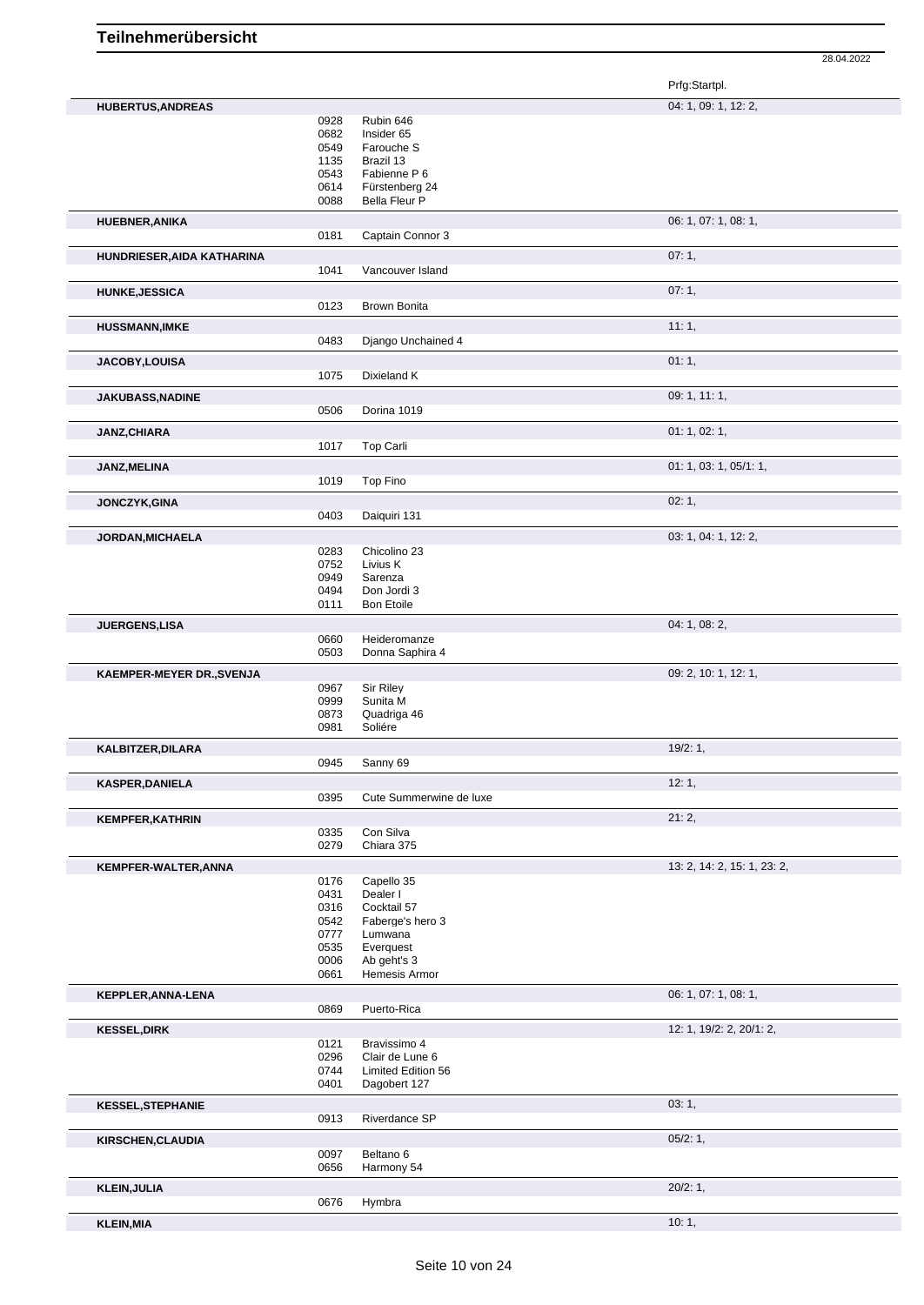|                                    |              |                                  | 28.04.2022             |
|------------------------------------|--------------|----------------------------------|------------------------|
|                                    |              |                                  | Prfg:Startpl.          |
|                                    | 0959<br>0430 | Sergio Diamand<br>De Laval K     |                        |
| <b>KLEINE, ANDREAS</b>             |              |                                  | 24: 2, 26: 2,          |
|                                    | 0272         | Chasmine                         |                        |
|                                    | 0895         | Quinto 85                        |                        |
| KLEMBT, TATJANA                    | 0548         | Fancy 60                         | 19/2: 1, 20/1: 1,      |
| <b>KLENKE, SVETLANA</b>            |              |                                  | 09:1,                  |
|                                    | 0091         | <b>Belle Dream</b>               |                        |
| <b>KLINGENBERG, MONA</b>           |              |                                  | 10: 1, 11: 1,          |
|                                    | 0517         | Dulcinea 37                      |                        |
| <b>KLINGER, LUISA</b>              |              |                                  | 23: 1, 24: 1,          |
|                                    | 1009         | Tarangire                        |                        |
| KLUESENER, JETTE                   | 1005         | Süße Verführung K                | 03:1,                  |
| <b>KLUETER, IDA HEDWIG</b>         |              |                                  | 02:1,                  |
|                                    | 0017         | Akari 9                          |                        |
| KMETITSCH, ALESSA                  |              |                                  | 01:1,                  |
|                                    | 0559         | Felicity Rose 2                  |                        |
| <b>KNAPMOELLER, MAIK</b>           | 0923         | Rosewood 6                       | 10:1,                  |
|                                    |              |                                  |                        |
| <b>KNIEZNER, LEA</b>               | 0385         | <b>CU Later</b>                  | 22/2: 1, 23: 1,        |
| <b>KNOOP, SINA</b>                 |              |                                  | 22/2:2,                |
|                                    | 0756         | Lönneberger 3                    |                        |
|                                    | 0338<br>0244 | Condino 30<br>Cayman K           |                        |
|                                    | 0278         | Chevenez                         |                        |
| <b>KOCH, LISA MARIE</b>            |              |                                  | 04: 1, 12: 1,          |
|                                    | 0410<br>0600 | Dantana 8<br>Freddie Mercury 7   |                        |
|                                    | 0568         | Fille d'or                       |                        |
| KOEPPEN, CHARLOTTE CORINNA         |              |                                  | 12:1,                  |
|                                    | 0558         | Feiner Frosch L                  |                        |
| KOPELKE, LENA                      | 0474         | Dieziano                         | 10:1,                  |
| KOPPENBERG, AMELIE                 |              |                                  | 25: 1, 26: 1,          |
|                                    | 0886         | Quibelle 29                      |                        |
|                                    | 0077         | Baumann's Diary                  |                        |
|                                    | 0064         | Balu 564                         | 01: 1, 02: 1,          |
| <b>KOSKE, CLARA SOPHIE</b>         | 0166         | Calouba 2                        |                        |
| <b>KRAEMER, KIM VICTORIA</b>       |              |                                  | 10:1,                  |
|                                    | 0936         | Samedi M                         |                        |
| <b>KRAMER, HANNAH</b>              |              |                                  | 12:1,                  |
|                                    | 0579<br>0775 | Firefly 16<br>Luke Skywalker 65  |                        |
| <b>KRANZ, DANIELA</b>              |              |                                  | 04:2,                  |
|                                    | 0070         | Barcelona R                      |                        |
|                                    | 0122         | Brooklyn R                       |                        |
| <b>KRAUSE, MAXIMA JILL COLLEEN</b> |              | Lord Nobel 2                     | $20/2$ : 2, 21: 1,     |
|                                    | 0760<br>0802 | Minore-Bellini                   |                        |
| <b>KREUTZ, LILLI</b>               |              |                                  | 10:1,                  |
|                                    | 0136         | Cacao 6                          |                        |
| <b>KRULL, JULIAN</b>               |              |                                  | 21: 1, 23: 1, 28: 1,   |
|                                    | 0363<br>0303 | Cornetto Nuss 3<br>Classic One 4 |                        |
|                                    | 0440         | Délceg 3                         |                        |
| <b>KRUSE, LENA</b>                 |              |                                  | 06: 1, 07: 1,          |
|                                    | 0453<br>0120 | Deutschmann<br>Bourbon VIP       |                        |
| <b>KUEHNE, MIA</b>                 |              |                                  | 22/1: 1, 23: 1, 24: 1, |
|                                    | 0648         | Guitano 20                       |                        |
| <b>KUHNE, ANNA</b>                 |              |                                  | 20/2: 1, 21: 1, 28: 1, |
|                                    | 0737         | Leviano 11                       |                        |
|                                    | 0767         | Lucifer's little Devil           |                        |
| <b>KUNIGK, JULIA</b>               |              |                                  | 21: 1, 22/2: 1,        |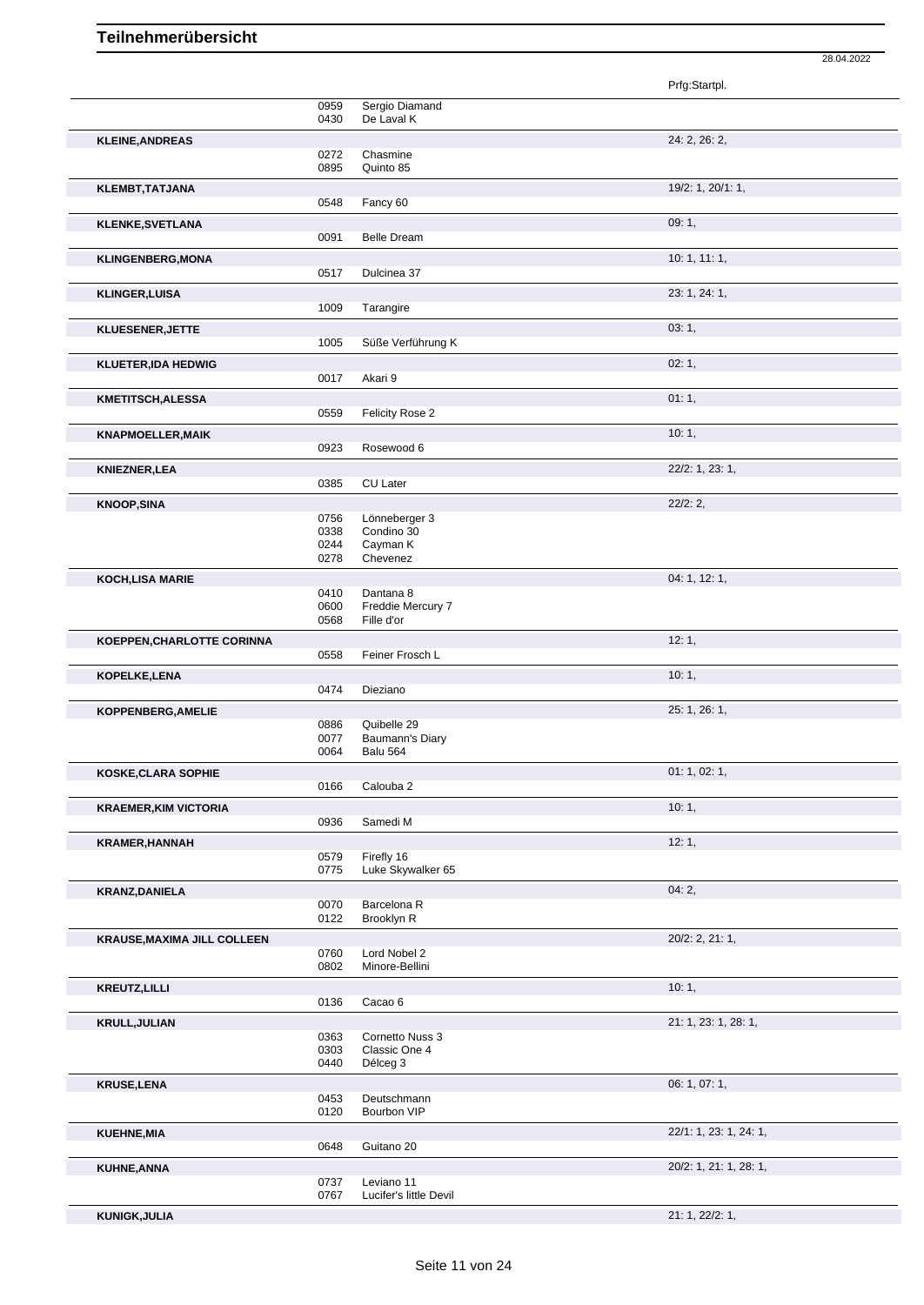|                                |              |                                 | 28.04.2022                         |
|--------------------------------|--------------|---------------------------------|------------------------------------|
|                                |              |                                 | Prfg:Startpl.                      |
|                                | 0714         | La Luna S 3                     |                                    |
|                                |              |                                 |                                    |
| KUPZOG, JACQUELINE             |              |                                 | 12:1,                              |
|                                | 0514         | Duke 236                        |                                    |
| LAMBARDT, BERRIT               |              |                                 | 22/2:1                             |
|                                | 0263         | Chardonnay 100                  |                                    |
| <b>LANGE, NINA</b>             |              |                                 | 25:2,                              |
|                                | 0075<br>1124 | Batida 135<br>Bardou            |                                    |
|                                |              |                                 |                                    |
| <b>LANGNER, ISABELLE SOFIE</b> | 0581         | <b>Fleur Noire</b>              | 12:1,                              |
|                                |              |                                 |                                    |
| LATUSSEK, JANA                 | 1035         | Valencia 128                    | 03:1,                              |
|                                |              |                                 |                                    |
| LAURISCH, PETRA                | 0919         | Rock Vivendi                    | 05/1:1,                            |
|                                |              |                                 |                                    |
| LEHMKUHL, JANA                 | 0108         | <b>Boby Buster</b>              | 13: 1, 14: 2,                      |
|                                | 0721         | Lanzelot 142                    |                                    |
| LEHNHARDT, ANNA-CLEO           |              |                                 | 10:1,                              |
|                                | 0664         | <b>Hesselteichs Calvin</b>      |                                    |
|                                |              |                                 | 20/2: 1, 21: 1, 22/2: 1, 28: 1,    |
| <b>LENSMANN, EMILY</b>         | 0894         | Quintana 27                     |                                    |
|                                | 1122         | Mamamia's for Pleasure          |                                    |
| <b>LENTZEN, JASMIN</b>         |              |                                 | 06: 1, 07: 1,                      |
|                                | 0407         | Dancing Lady 18                 |                                    |
|                                | 1060         | Wanna be Whitney                |                                    |
| LEONTE, BOGDAN-CATALIN         |              |                                 | 14: 2, 23: 1, 25: 1,               |
|                                | 0392         | Curt Cubalou                    |                                    |
|                                | 0152<br>0732 | Calisa Blue                     |                                    |
|                                |              | Leila de Semilly                |                                    |
| LICHTENBERG, JOLINA            |              |                                 | 28:1,                              |
|                                | 0159         | Call me Indoctra Z              |                                    |
| <b>LIENKAMP,MARC</b>           |              |                                 | 21: 1, 22/1: 1, 23: 1,             |
|                                | 0145         | Calassio                        |                                    |
| <b>LIGGES, MARIE</b>           |              |                                 | 13: 2, 14: 2, 15: 2, 16: 2, 17: 2, |
|                                | 0391<br>0909 | Curly Sue 149<br>Rio Grande 135 |                                    |
|                                | 0357         | Corcovado L                     |                                    |
|                                | 0442         | Dembelé L                       |                                    |
|                                | 0930         | Ruby Go L                       |                                    |
|                                | 0167         | Camalita L                      |                                    |
|                                | 0265         | Charlie L <sub>3</sub>          |                                    |
|                                | 0666         | <b>Hickstead Blue</b>           |                                    |
|                                | 0415         | Dargo L                         |                                    |
|                                | 0022         | All I want L                    |                                    |
|                                | 0161         | Callao L                        |                                    |
|                                | 0336         | Con Star L                      |                                    |
|                                | 0280         | Chiavari L                      |                                    |
|                                | 0274         | Chazam 2                        |                                    |
|                                | 0232         | Cat Cassy L                     |                                    |
|                                | 0239         | Catull 7                        |                                    |
|                                | 0276         | Chellci Orange L                |                                    |
| LIMBERG, SVENJA                |              |                                 | 12:1,                              |
|                                | 0908         | <b>Riley SL</b>                 |                                    |
| LINK, MARINA                   |              |                                 | 05/2:1,                            |
|                                | 0966         | Sir Linus                       |                                    |
| LINTULA, ANNIINA               |              |                                 | 13: 2, 14: 2, 16: 1, 25: 1, 26: 1, |
|                                | 0909         | Rio Grande 135                  |                                    |
|                                | 0442         | Dembelé L                       |                                    |
|                                | 0273         | Chateauneuf du pape             |                                    |
|                                | 0930         | Ruby Go L                       |                                    |
|                                | 0167         | Camalita L                      |                                    |
|                                | 0265         | Charlie L 3                     |                                    |
|                                | 0666         | <b>Hickstead Blue</b>           |                                    |
|                                | 0415         | Dargo L                         |                                    |
|                                | 0022         | All I want L                    |                                    |
|                                | 0161         | Callao L                        |                                    |
|                                | 0336<br>0280 | Con Star L<br>Chiavari L        |                                    |
|                                | 0274         | Chazam 2                        |                                    |
|                                | 0232         | Cat Cassy L                     |                                    |
|                                | 0239         | Catull 7                        |                                    |
|                                | 0276         | Chellci Orange L                |                                    |

**LIPPMANN,KRISTIN** 19/2: 1, 20/1: 1,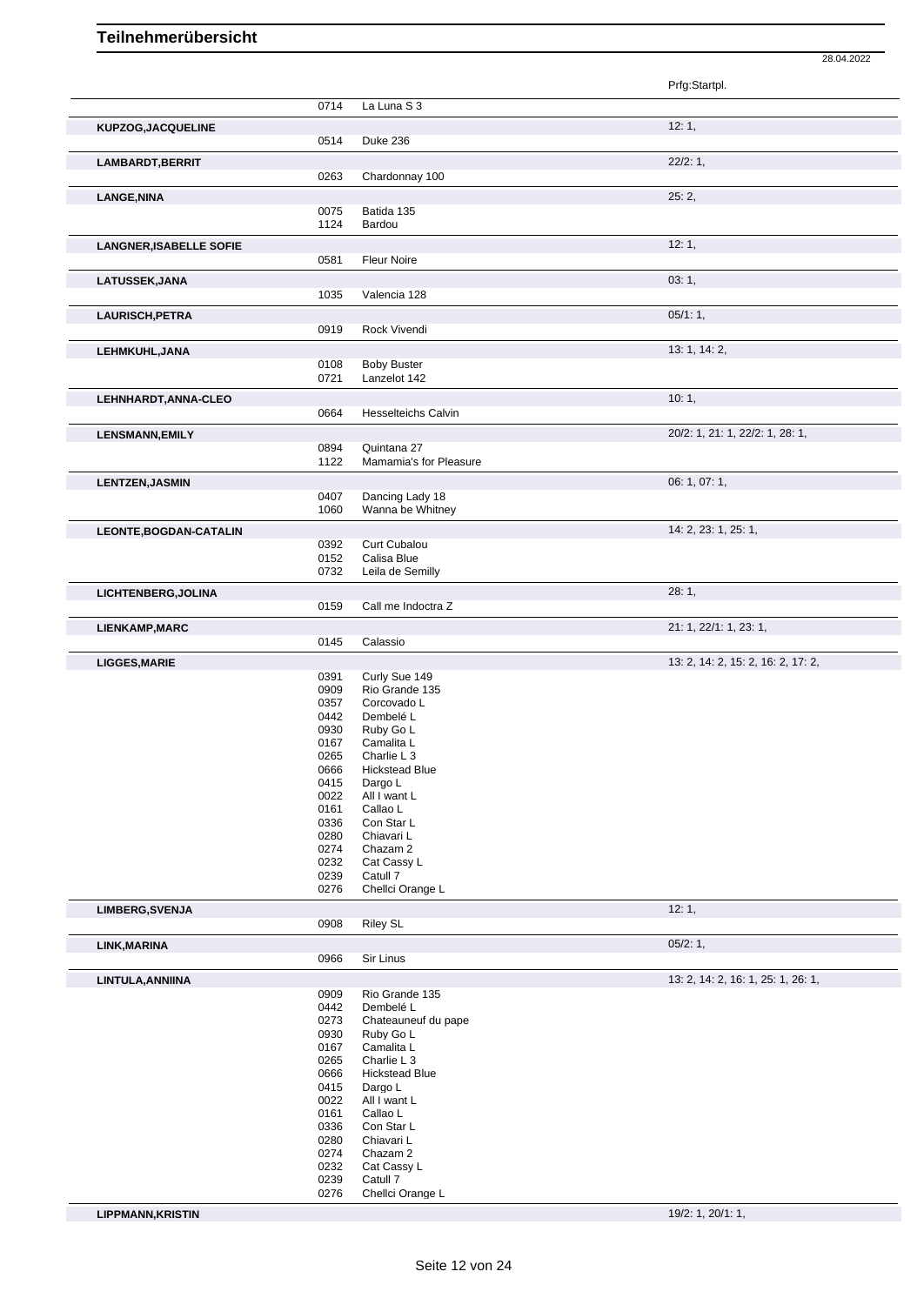|                            |              |                             | Prfg:Startpl.                      |
|----------------------------|--------------|-----------------------------|------------------------------------|
|                            | 0717         | La Ronja                    |                                    |
|                            | 0720         | Lancy Lane                  |                                    |
|                            | 1054         | Visby 12                    |                                    |
| LOEBBERT, NELE             |              |                             | 12:1,                              |
|                            | 1128         | <b>Final Selection</b>      |                                    |
| LOHMANN, MARLINA           |              |                             | 08:1,                              |
|                            | 0974         | Smartie S                   |                                    |
| LOLLIES, FRIEDERIKE        |              |                             | 04:1,                              |
|                            | 0526         | Elli Goulding H             |                                    |
|                            |              |                             | 13: 1, 16: 2, 17: 2,               |
| <b>LORCH, RAINER</b>       | 1026         | Tuuls                       |                                    |
|                            | 1010         | Te Coolala                  |                                    |
|                            | 0795         | Merci Peru                  |                                    |
| LORENZ, SVENJA             |              |                             | 06: 1, 07: 1,                      |
|                            | 0610         | Fürst Castello              |                                    |
| LUEBKE, LEONIE             |              |                             | 12:1,                              |
|                            | 0938         | Samurai-Rock                |                                    |
|                            | 0035         | Armani-Dylong               |                                    |
| LUEDDECKE,LENA             |              |                             | 19/1: 1, 21: 1,                    |
|                            | 1067         | Wolfshecker Hofs Charon     |                                    |
| LUEDKE, LILIANA            |              |                             | 06: 1, 07: 1,                      |
|                            | 0841         | Painted Sam                 |                                    |
|                            |              |                             | 03: 1, 04: 1,                      |
| <b>LUELF, NINA</b>         | 0438         | Del Rey HW                  |                                    |
|                            |              |                             |                                    |
| LUETGEMUELLER, ANGELA      | 0246         | Caytani                     | 07:1, 11:1,                        |
|                            | 0798         | <b>Million Dollar Smile</b> |                                    |
|                            |              |                             |                                    |
| <b>MACHA, AALIYAH</b>      | 0854         | Pit SG                      | 20/2:1,                            |
|                            | 0906         | <b>Rica 105</b>             |                                    |
|                            | 0693         | <b>Joy 400</b>              |                                    |
| <b>MAHN, THERESA</b>       |              |                             | 20/2: 1, 21: 1,                    |
|                            | 0724         | Larabella 2                 |                                    |
|                            | 0177         | Capistrana BS               |                                    |
| <b>MAIDORN, MAIKE</b>      |              |                             | 20/2: 1, 22/1: 1,                  |
|                            | 0847         | Phajaki                     |                                    |
|                            | 0762         | Lou Lou FH                  |                                    |
| <b>MAINTZ, MARIO</b>       |              |                             | 25:1,                              |
|                            | 1131         | Oak Grove's Che             |                                    |
| <b>MANN, JASMIN</b>        |              |                             | 01:1,                              |
|                            | 1105         | Pelmore                     |                                    |
| <b>MANN, VANESSA</b>       |              |                             | 01: 1, 05/2: 1,                    |
|                            | 1110         | San Cler Flint              |                                    |
|                            | 1058         | Wamiro 5                    |                                    |
| <b>MANTHEY, LINJA</b>      |              |                             | 05/2: 1, 19/1: 1,                  |
|                            |              |                             |                                    |
| <b>MARTENS, JOHANNA</b>    |              |                             | 19/2: 1, 20/2: 1,                  |
|                            | 0365         | Corsica 10                  |                                    |
|                            | 0295         | Citatus                     |                                    |
| <b>MARTZ, SEBASTIAN</b>    |              |                             | 19/2: 2, 20/1: 1,                  |
|                            | 0353         | Cooper 230                  |                                    |
| <b>MECKE, CHIARA</b>       |              |                             | 23: 1, 24: 1, 25: 1, 26: 1,        |
|                            | 0135         | Cabinteely                  |                                    |
| <b>MEISEN-LOHR, SANDRA</b> |              |                             | 12:1,                              |
|                            | 0941         | San Sebastian 18            |                                    |
|                            | 0219         | Casimir 176                 |                                    |
| <b>MERLA, NELE</b>         |              |                             | 10:1, 11:1,                        |
|                            | 0486         | Dogmatik                    |                                    |
| <b>MESCHEDE,FIONA</b>      |              |                             | 08:1,                              |
|                            | 0670         | His Pöhling                 |                                    |
| <b>MICHELS, KATJA</b>      |              |                             | 13: 1, 14: 1, 17: 1, 21: 1, 24: 1, |
|                            | 0024         | All Right 21                |                                    |
|                            | 0626         | Gina Lisa 2                 |                                    |
|                            | 0866         | Prunella H                  |                                    |
|                            | 0683         | Instagramm HM               |                                    |
|                            | 0433<br>0170 | Deauville M<br>Camillo 240  |                                    |
|                            |              |                             |                                    |
| MICHLER, PAULINA           | 1073         | Zola Fox SB                 | 14: 1, 15: 1,                      |
|                            |              |                             |                                    |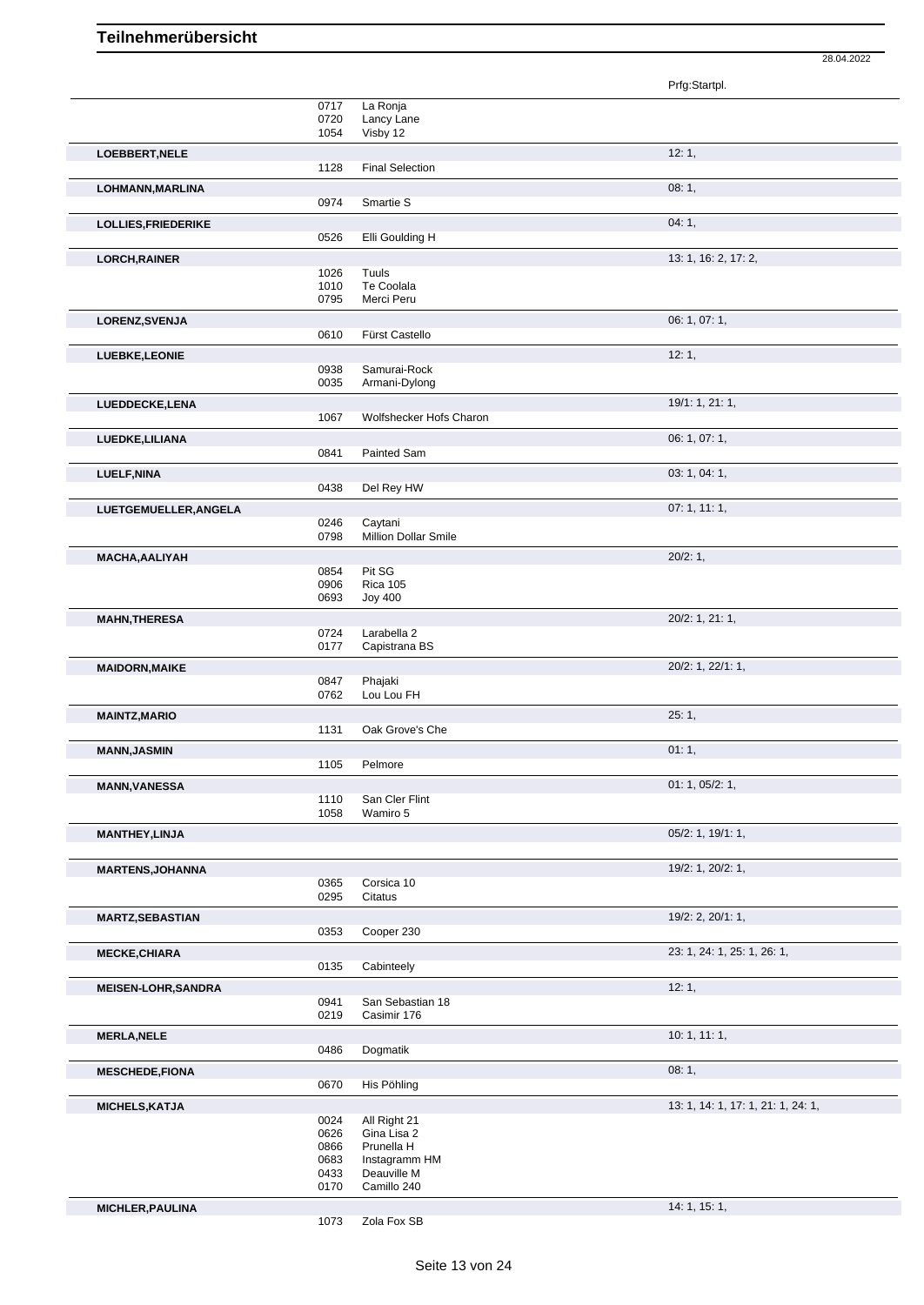28.04.2022

|                            |              |                           | Prfg:Startpl.                             |
|----------------------------|--------------|---------------------------|-------------------------------------------|
| MIDDELDORF, NELE           |              |                           | 19/2:1,                                   |
|                            | 0172         | Campino M2                |                                           |
|                            | 0256         | Chaccominko N             |                                           |
| MIDDELMANN, EVA MARIA      |              |                           | 06: 1, 07: 1, 08: 1, 10: 1, 11: 1,        |
|                            | 0728         | Lea F.M                   |                                           |
|                            | 0746         | Lio F.M.                  |                                           |
|                            | 0753         | Lockolito F.M             |                                           |
|                            | 0773         | Ludwig F.M                |                                           |
|                            | 0723         | Laon F.M                  |                                           |
| <b>MIDDELMANN, KATHRIN</b> |              |                           | 08: 2, 11: 1,                             |
|                            | 0746         | Lio F.M.                  |                                           |
|                            | 0753         | Lockolito F.M             |                                           |
|                            | 0773         | Ludwig F.M                |                                           |
|                            | 0764         | Louis Vuitton F.M.        |                                           |
| <b>MIRSHARIFI,LARA</b>     |              |                           | 06:1,                                     |
|                            | 0927         | Royal Rose 22             |                                           |
| <b>MIRSHARIFI,ROYA</b>     |              |                           | 06:1,                                     |
|                            | 0929         | Rubinjero H               |                                           |
|                            | 0903         | Ranjana H                 |                                           |
|                            | 0462         | Diamond Daisy 4           |                                           |
| <b>MISKE, JULIA</b>        |              |                           | 14: 1, 15: 1, 16: 1, 17: 1, 25: 1, 26: 1, |
|                            | 0153         | Calisto 41                |                                           |
|                            | 0237         | Catinka 38                |                                           |
|                            | 0460         | Diamant 618               |                                           |
|                            |              |                           |                                           |
| <b>MOELLENHOFF, CHIARA</b> | 0069         | Bandito Bo                | 13: 1, 14: 1,                             |
|                            | 0386         | Cuan Na Grai              |                                           |
|                            |              |                           |                                           |
| MOELLENHOFF, LAURA MARLEN  |              |                           | 19/2: 1, 20/1: 1,                         |
|                            | 0054         | Balou B 4                 |                                           |
|                            | 0041         | Aviva de Luxe             |                                           |
| MOELLMANN, ANNA-LENA       |              |                           | 22/2: 2, 23: 2,                           |
|                            | 0199         | Carla Culunda             |                                           |
|                            | 0922         | Romance for you           |                                           |
|                            | 0330         | Coming soon 10            |                                           |
|                            | 0389         | Cuella de Ville           |                                           |
| MOELLMANN, JANA-SOPHIE     |              |                           | 10:1, 11:1,                               |
|                            | 0199         | Carla Culunda             |                                           |
|                            | 0922         | Romance for you           |                                           |
|                            | 0330         | Coming soon 10            |                                           |
|                            | 0389         | Cuella de Ville           |                                           |
| <b>MOELLMANN,RENA</b>      |              |                           | 19/1: 1, 20/1: 1,                         |
|                            | 0865         | Professor O               |                                           |
|                            |              |                           |                                           |
| <b>MOH,LOUISA</b>          |              |                           | 06: 1, 07: 1,                             |
|                            | 0654<br>0993 | Halinka 18<br>Star Dust 3 |                                           |
|                            | 0416         | Dario 159                 |                                           |
|                            | 0092         | Belleveldaire             |                                           |
|                            |              |                           |                                           |
| MORALI, ANNA-LENA          |              |                           | 06:1,                                     |
|                            | 0780         | Lyoness Z                 |                                           |
| <b>MORITZ, ISABEL</b>      |              |                           | 20/1:2,                                   |
|                            | 0157         | Call me Cooper Jr.        |                                           |
|                            | 0583         | Floris 45                 |                                           |
| <b>MORITZ,LAURA</b>        |              |                           | 20/1:1,                                   |
|                            |              |                           |                                           |
|                            |              |                           |                                           |
| <b>MORK, JULIA</b>         |              |                           | 07:1,                                     |
|                            | 0897         | Quitney T                 |                                           |
| <b>MUELLER, CORINNA</b>    |              |                           | 13:1,                                     |
|                            | 0498         | Donna Di Valore           |                                           |
|                            | 0394         | <b>Cute Grey</b>          |                                           |
| MUELLER-SCHWERT, ANNA      |              |                           | 20/2: 1, 22/1: 1,                         |
|                            | 1065         | Whynot Forever            |                                           |
|                            |              |                           |                                           |
| <b>MUENNICH, DARINKA</b>   |              |                           | 12:1,                                     |
|                            | 0421         | Dark Rubin 6              |                                           |
| <b>MUNDT, LARA MARIE</b>   |              |                           | 19/1:1,                                   |
|                            | 0218         | Cashflow 15               |                                           |
|                            |              |                           |                                           |
| <b>MUNDT, SOPHIA HANNA</b> |              |                           | 02: 1, 19/1: 1,                           |
|                            | 0607         | FS Mrs. Mobility          |                                           |
| <b>NABER, STEPHAN</b>      |              |                           | 13: 1, 14: 3, 15: 1, 16: 1, 23: 1, 24: 1, |
|                            |              |                           | 26:1,                                     |
|                            |              |                           |                                           |

 Sympatico 33 Cyber Zirkeline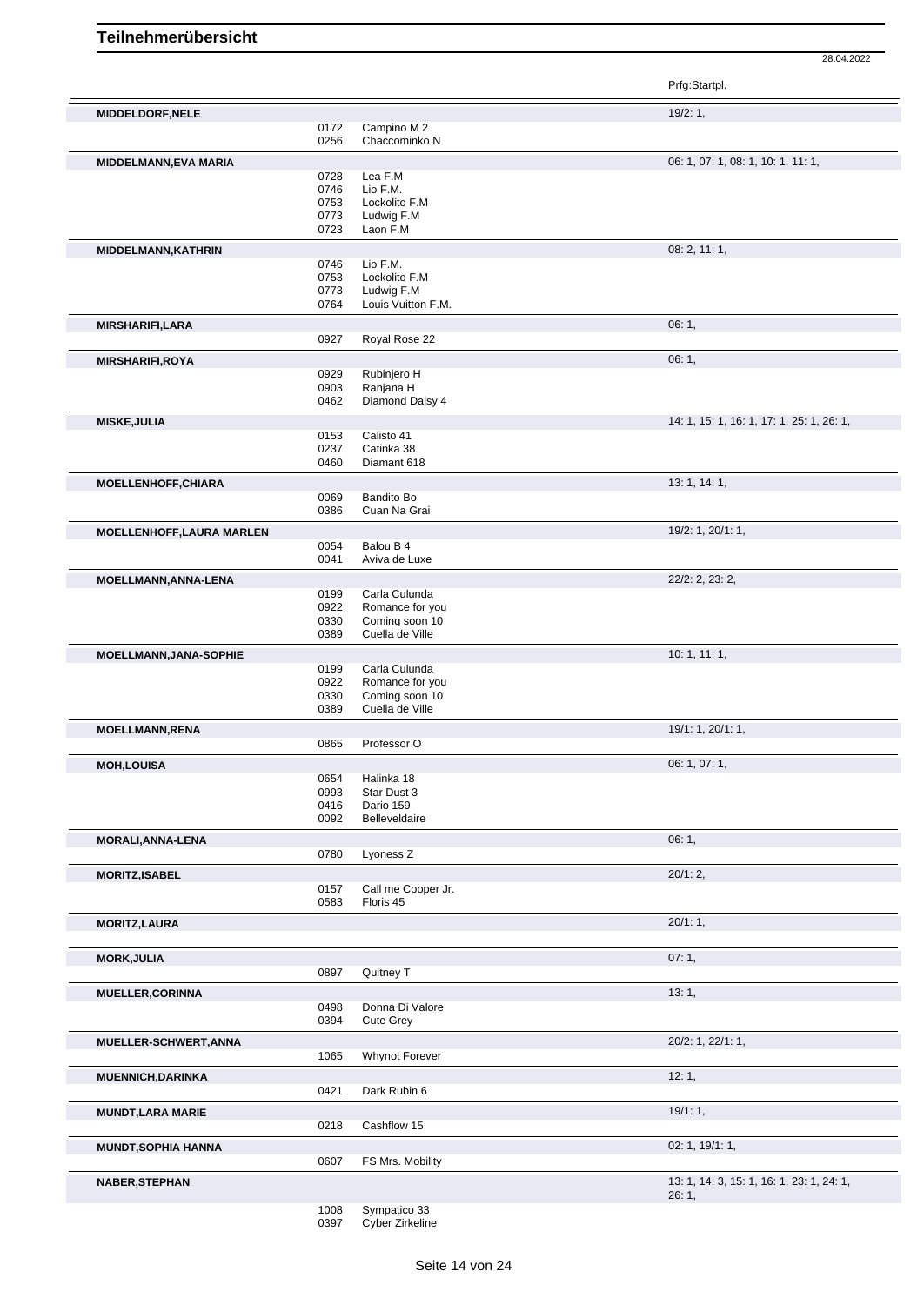|                             |              |                               | Prfg:Startpl.                             |
|-----------------------------|--------------|-------------------------------|-------------------------------------------|
|                             | 0763         | Louhyse                       |                                           |
|                             | 1057         | Viy Viy                       |                                           |
|                             | 0161         | Callao L                      |                                           |
|                             | 0040         | Attention V                   |                                           |
| NACHTIGAELLER, GRIT         |              |                               | 03: 1, 06: 1, 08: 1, 19/2: 1, 27: 1,      |
|                             | 0065<br>0975 | Balvenie 4<br>Smeralda 6      |                                           |
|                             |              |                               |                                           |
| NEUBECKER, CHRISTIAN        |              |                               | 18:1,                                     |
|                             | 0217         | Cascora 4                     |                                           |
| NEUHAUS, TABEA              |              |                               | 03:1,                                     |
|                             | 0566         | Fienchen G                    |                                           |
| NEUMANN, SABRINA            |              |                               | 05/1:1,                                   |
|                             | 0388         | Cuba Nova                     |                                           |
| NIEHUES, KATHRIN            |              |                               | 10:1,                                     |
|                             | 0920         | Rocosi Royal                  |                                           |
|                             | 0584         | Flow 5                        |                                           |
| <b>NIETO SANCHEZ, IVAN</b>  |              |                               | 04:1,                                     |
|                             | 0590         | Forever be Mine               |                                           |
| NIKELEWSKI-WILDE, ERIKA     |              |                               | 05/1:1,                                   |
|                             | 0032         | Apachenator                   |                                           |
|                             |              |                               | 07:1,                                     |
| NORDHUES, CARA              | 0694         | Kadenz 17                     |                                           |
|                             |              |                               |                                           |
| <b>OPPENBERG, NADINE</b>    |              |                               | 05/2: 1, 06: 1, 19/2: 1,                  |
|                             | 0573         | <b>Finest Friday</b>          |                                           |
| OPPERMANN, DANIEL           |              |                               | 14: 2, 16: 2, 17: 1, 18: 2, 21: 2, 24: 2, |
|                             |              |                               | 26:2,                                     |
|                             | 0340<br>0216 | Consequento<br>Cascaya 74     |                                           |
|                             | 0253         | Chacco Europa                 |                                           |
|                             | 0704         | Kia Ora                       |                                           |
|                             | 0426         | Daylight 257                  |                                           |
|                             | 0743         | Lillyfee 47                   |                                           |
|                             | 0427<br>0412 | Daytona 74<br>Darco's Diamond |                                           |
|                             | 0702         | Kaya 50                       |                                           |
|                             | 0838         | Orfee VDB                     |                                           |
|                             | 0706         | Killy vd Horst                |                                           |
| OSSENBERG-ENGELS, JONAS     |              |                               | 24:2,                                     |
|                             | 0757         | Loonar T                      |                                           |
|                             | 0679         | Ido 8                         |                                           |
| OSSENBERG-ENGELS, RALF      |              |                               | 23: 1, 24: 1,                             |
|                             | 0532         | Envoy Z                       |                                           |
| OSTHOFF-DAHLHOFF, ANNIKA    |              |                               | 20/1: 1, 22/1: 1, 28: 1,                  |
|                             | 0173         | Candy Crush 16                |                                           |
| OSTHOFF-DAHLHOFF, KATHARINA |              |                               | 08:1,                                     |
|                             | 0695         | Kadera 3                      |                                           |
| OVELGOENNE, KATHARINA       |              |                               | 06:2,                                     |
|                             | 0039         | <b>Atlantis Lady</b>          |                                           |
| PAPENFUSS, LENJA            |              |                               | 19/1:1,                                   |
|                             | 1116         | Miss Malu 3                   |                                           |
|                             |              |                               |                                           |
| PAUTZKE, SASKIA             |              |                               | 07:1,                                     |
|                             | 0924<br>0398 | Roxette 127<br>D'accord T 3   |                                           |
|                             | 0414         | Darcy T.                      |                                           |
|                             |              |                               | 19/2:1,                                   |
| PAWLAK, LEA                 | 0743         | Lillyfee 47                   |                                           |
|                             |              |                               |                                           |
| PELTZER, IMMO               |              |                               | 16: 2, 17: 2,                             |
|                             | 0369<br>0209 | Cöster 7<br>Carly 16          |                                           |
|                             |              |                               |                                           |
| PETZOLD, MICHELLE           |              |                               | 02:1,                                     |
|                             | 0803         | Minutes to midnight           |                                           |
| <b>PHILIPP, MARISA</b>      |              |                               | 04: 1, 08: 2, 09: 1,                      |
|                             | 0529         | Emil V                        |                                           |
|                             | 1029         | Upgrade 5                     |                                           |
|                             | 0765<br>0605 | Louisa Vuitton<br>Friggedy    |                                           |
|                             | 0552         | Federspiel 15                 |                                           |
|                             | 0544         | Fairylane                     |                                           |
| PIEPER, CATHARINA           |              |                               | 19/2: 1, 20/1: 1,                         |
|                             | 0665         | Hiarra TF                     |                                           |
|                             |              |                               |                                           |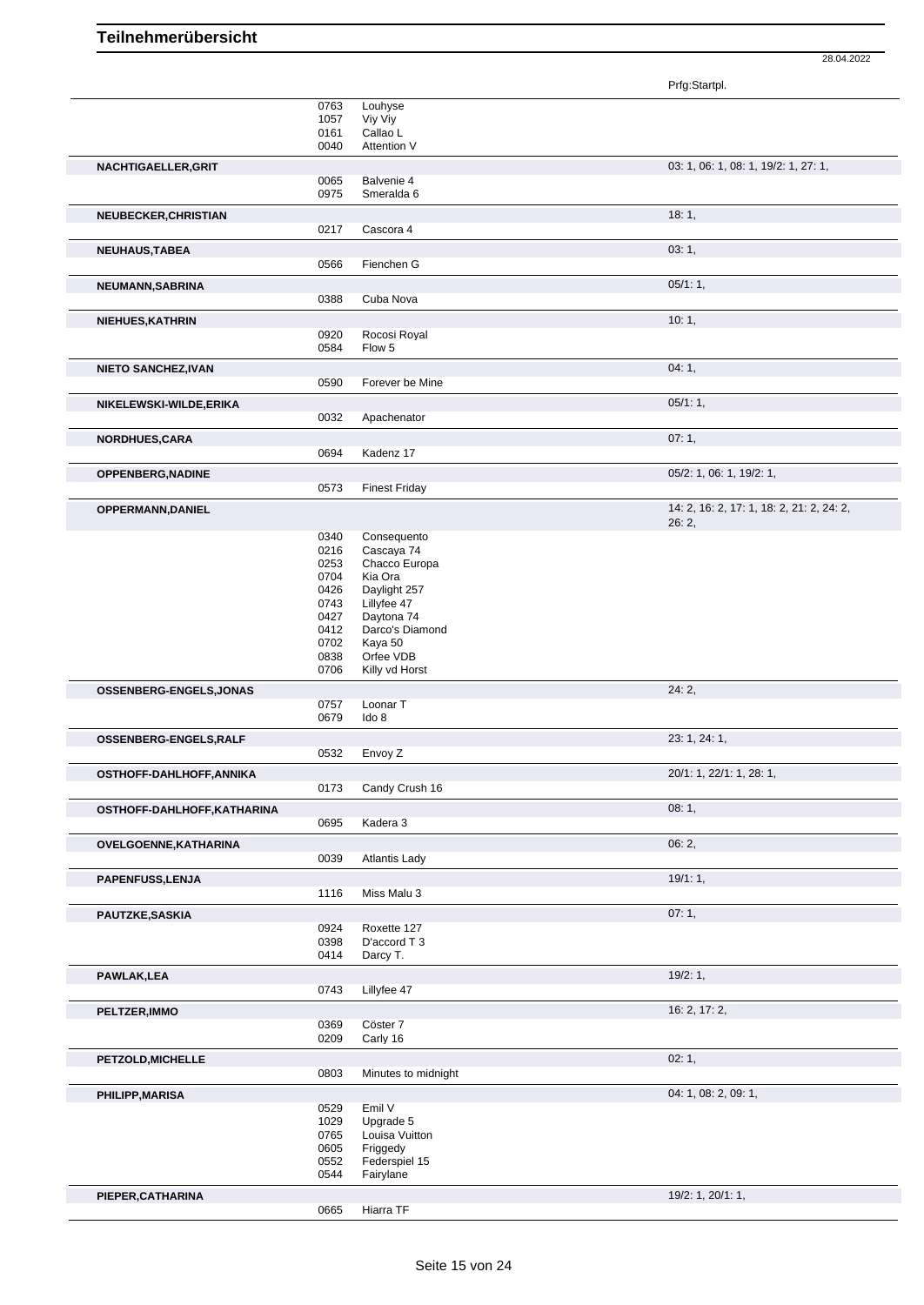Prfg:Startpl. **PILZ,LENA** 16: 1, 17: 1, 0417 Darius Black 3 **PIONTEK,LENA** 05/1: 1, 06: 1, 0117 Bootsmann 15<br>0659 Hayo 5 Hayo 5 **PIPKE,STEPHANIE** 20/2: 1, 22/2: 2, 23: 1, 0896 Quintus 157<br>0425 Davino L 0425 Davino L<br>0738 Levis Z 3 Levis Z 3 **PLAASS-BIRWE,DAJANA** 22/1: 1, 23: 1, 0900 Rachel 66<br>0154 Calisto Blu 0154 Calisto Blue B<br>0180 Captain Cola F Captain Cola P **PLANECK,IRINA** 10: 1, 11: 1, Duplo 52 **PLUEMPE, CHANTAL** 0882 Queeny 86 06: 1, 08: 1, 08: 1, 08: 1, 08: 1, 08: 1, 08: 1, 08: 1, 08: 1, 08: 1, 08: 1, 08: 1, 08: 1, 08: 1, 08: 1, 08: 1, 08: 1, 08: 1, 08: 1, 08: 1, 08: 1, 08: 1, 08: 1, 08: 1, 08: 1, 08: 1, 08: 1, Queeny 86 **PLUEMPE, MICHELLE** 03: 1, 0785 Maia 1053 Maja 1053 **POPPENBERG,SOPHIE** 0005 Aaron 343 05/2: 1, 0005 05/2: 1, 0005 05/2: 1, 0005 05/2: 1, 0005 05/2: 1, 0005 05/2: 1, 0005 05/2: 1, 0005 05/2: 1, 0005 05/2: 1, 0005 05/2: 1, 0005 05/2: 0, 0005 05/2: 0, 0, 0, 0, 0, 0, 0, 0, 0, Aaron 343 **POTTHOFF,ANNA-LENA** 06: 1, 0978 Society M 0450 Despacita Mia<br>0404 Dalgona Mia Dalgona Mia **POTTHOFF,KATHARINA** 06: 1, 10: 1, 0978 Society M<br>0450 Despacita Despacita Mia 0404 Dalgona Mia **PROEPPER,ANNETTE** 05/1: 1, 0772 Ludwig E **RADEMACHER,KIM** 23: 1, 24: 1, 28: 1, 0673 Honey 86<br>0301 Clarissa 1 Clarissa 170 0456 Diacassina GW<br>0254 Chacco's Horst Chacco's Horst GW **RAKOSKI-GRIEBENOW,THEREZIA M** 0875 Quality First **CONSERVIATION CONSERVIATION** 08: 1, 10: 1, **Quality First RATH,FREDERIK** 16: 1, 20/1: 1, 21: 1, 28: 1, 0575 Fini W<br>1042 Vanity 1042 Vanity Fair 28<br>0396 Cuxhaven 4 0396 Cuxhaven 4<br>0553 Federweiß 2 Federweiß 2 0650 Hailey 19<br>0509 Downton Downton Abbey B **RECKERS, JULIET** 19/2: 1, 20/1: 1, Limnad van de Hertoghoeve Z **REDIX,NICK** 13: 1, 14: 1, 1088 Zamora 23 **REHBAUM,HELENA** 22/1: 1, 23: 1, 0270 Charly Lo **REINHARDT, PIA** 13: 1, 14: 1, 0817 Naddel 7 0378 Criminal Lady **RENZEL, MARKUS** 16: 3, 17: 3, 25: 2, 1122 Mamamia's for Pleasure<br>1126 Dobby 31 1126 Dobby 31<br>1113 Cascalette 1113 Cascaletto<br>1114 Kiton Star 1114 Kiton Star<br>1125 Baloutento 1125 Baloutento<br>1115 Livingstone Livingstone 27 **RENZI,ANN-KATHRIN** 18: 1, 23: 2, 24: 2, 0241 Cay's Claire<br>0850 Physalie 8 0850 Physalie 8<br>0366 Corvinio 0366 Corvinio<br>0380 Cristelle Cristelle **RICHTER,GABRIELE** 07: 1, 27: 1, La Luna SP **RICHTER,GERD** 28: 1, Cool Carrot

**RICKES,SARAH** 06: 1,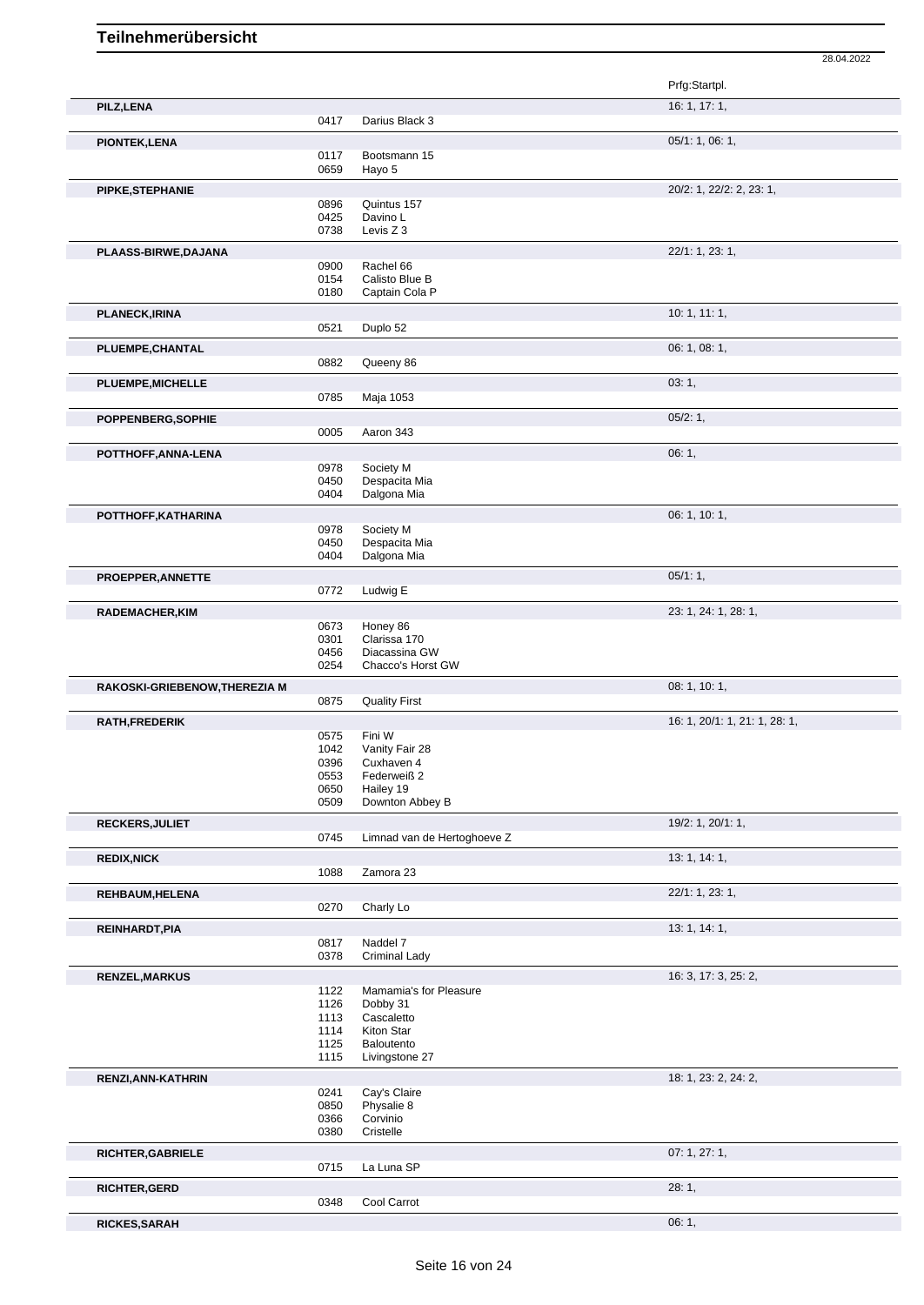|                                |              |                                          | Prfg:Startpl.                             |
|--------------------------------|--------------|------------------------------------------|-------------------------------------------|
|                                | 0935         | Salvaje 2                                |                                           |
| RITTERSWUERDEN, NELE           |              |                                          | 20/1:1,                                   |
|                                | 0012         | Agamemnon Z                              |                                           |
| ROHRBACHER, LESLIE             |              |                                          | 04:1,                                     |
|                                | 1136         | Monairy Dream CS                         |                                           |
| ROSS, LARA                     |              |                                          | 20/2:1,                                   |
|                                | 0297         | Claire 132                               |                                           |
| <b>RUCK,UWE</b>                |              |                                          | 04: 1, 09: 1, 10: 1, 11: 1, 12: 1,        |
|                                | 0116<br>0478 | Bonito L<br>Dimanche R                   |                                           |
|                                | 0492         | Don Darcy                                |                                           |
|                                | 1040         | Vancouver 76                             |                                           |
| RUESCHENBAUM, LARISSA          |              |                                          | 05/1:1,                                   |
|                                | 0883         | Queeny Lynn                              |                                           |
| RUETHER, HANNA                 |              |                                          | 10: 1, 11: 1,                             |
|                                | 0964<br>0128 | Silbermond 30<br><b>Bugatti Gold OLD</b> |                                           |
|                                |              |                                          |                                           |
| <b>RUNDE,LUISA</b>             | 0235         | Catch a Smile SB                         | 08: 1, 10: 1,                             |
|                                |              |                                          | 02:1,                                     |
| <b>RUNGE, NINA MARIE</b>       | 0825         | Nihall                                   |                                           |
| <b>RUPPERT DR., CHRISTIANE</b> |              |                                          | 21:1,                                     |
|                                | 0991         | <b>Stamira</b>                           |                                           |
| <b>RUSTEMEIER, LENNERT</b>     |              |                                          | 13: 2, 14: 3, 15: 3, 17: 1, 21: 1, 23: 1, |
|                                |              |                                          | 24: 1, 26: 1,                             |
|                                | 0809         | Mönchshof's Red Rubin                    |                                           |
|                                | 0252<br>0197 | Chablis 161<br>Carl der Kleine HS        |                                           |
|                                | 1028         | Unlimited California                     |                                           |
|                                | 0086         | <b>Belize S</b>                          |                                           |
|                                | 0444         | Denver 274                               |                                           |
|                                | 0210         | Carrera 81                               |                                           |
|                                | 0887         | Quickly 37                               |                                           |
|                                | 0074         | Bas-Rah LR                               |                                           |
| <b>SACKSCHEWSKI, MARIE</b>     | 1007         | Sympathicus 4                            | 05/1: 1, 06: 1,                           |
|                                |              |                                          | 20/2: 1, 22/2: 1, 23: 1, 28: 1,           |
| <b>SADLOWSKI, SARAH</b>        | 0190         | Cara Francesca                           |                                           |
|                                | 0343         | Contendro's Boy                          |                                           |
|                                | 0264         | Charlee V.                               |                                           |
|                                | 0328         | Coloured my Life                         |                                           |
| <b>SAKAKINI, ANDRE</b>         |              |                                          | 26:1                                      |
|                                | 0674         | Hour                                     |                                           |
|                                | 0001         | 5686 Numero Zero                         |                                           |
| SAKAKINI,LARA                  |              |                                          | 26:1,                                     |
|                                | 0713<br>0674 | La Couleur 5<br>Hour                     |                                           |
|                                | 0001         | 5686 Numero Zero                         |                                           |
| SANDHOWE, THERESA              |              |                                          | 03:1,                                     |
|                                | 1079         | First Date 13                            |                                           |
| SAUERLAND, HANNAH              |              |                                          | 20/2:1,                                   |
|                                | 0400         | Daenerys 14                              |                                           |
| <b>SCHACHTSCHABEL,LISA</b>     |              |                                          | 01: 1, 02: 1, 19/1: 1,                    |
|                                | 1064         | Wenke 190                                |                                           |
| <b>SCHAPER, MIA LUCIA</b>      |              |                                          | 21: 1, 22/2: 1, 23: 1, 28: 1,             |
|                                | 1017         | <b>Top Carli</b>                         |                                           |
|                                | 0591         | Forever-Paola                            |                                           |
| <b>SCHENKMANN, JULIKA</b>      |              |                                          | 21: 1, 22/2: 1, 23: 1,                    |
|                                | 0628         | Ginger Gold                              |                                           |
| SCHEPERS, CARLOTTA             |              |                                          | 14: 1, 15: 1, 16: 3, 17: 3, 24: 1, 26: 1, |
|                                | 0647         | Gucci 116                                |                                           |
|                                | 0277         | Cherry Blossom 5                         |                                           |
|                                | 0696         | Kalloway                                 |                                           |
|                                | 0275<br>1025 | Cheers 16<br>Trofeo de Villanova         |                                           |
|                                | 0374         | Cranberry 16                             |                                           |
| <b>SCHERENBERG, MARCEL</b>     |              |                                          | 13: 1, 14: 2, 15: 2, 16: 1, 17: 3, 18: 2, |
|                                |              |                                          | 22/2: 1, 23: 2, 24: 2, 25: 3, 26: 3,      |
|                                | 1030         | Vagabond Blue                            |                                           |
|                                | 1069         | Zac S                                    |                                           |
|                                | 0642         | Grönemeyer 3                             |                                           |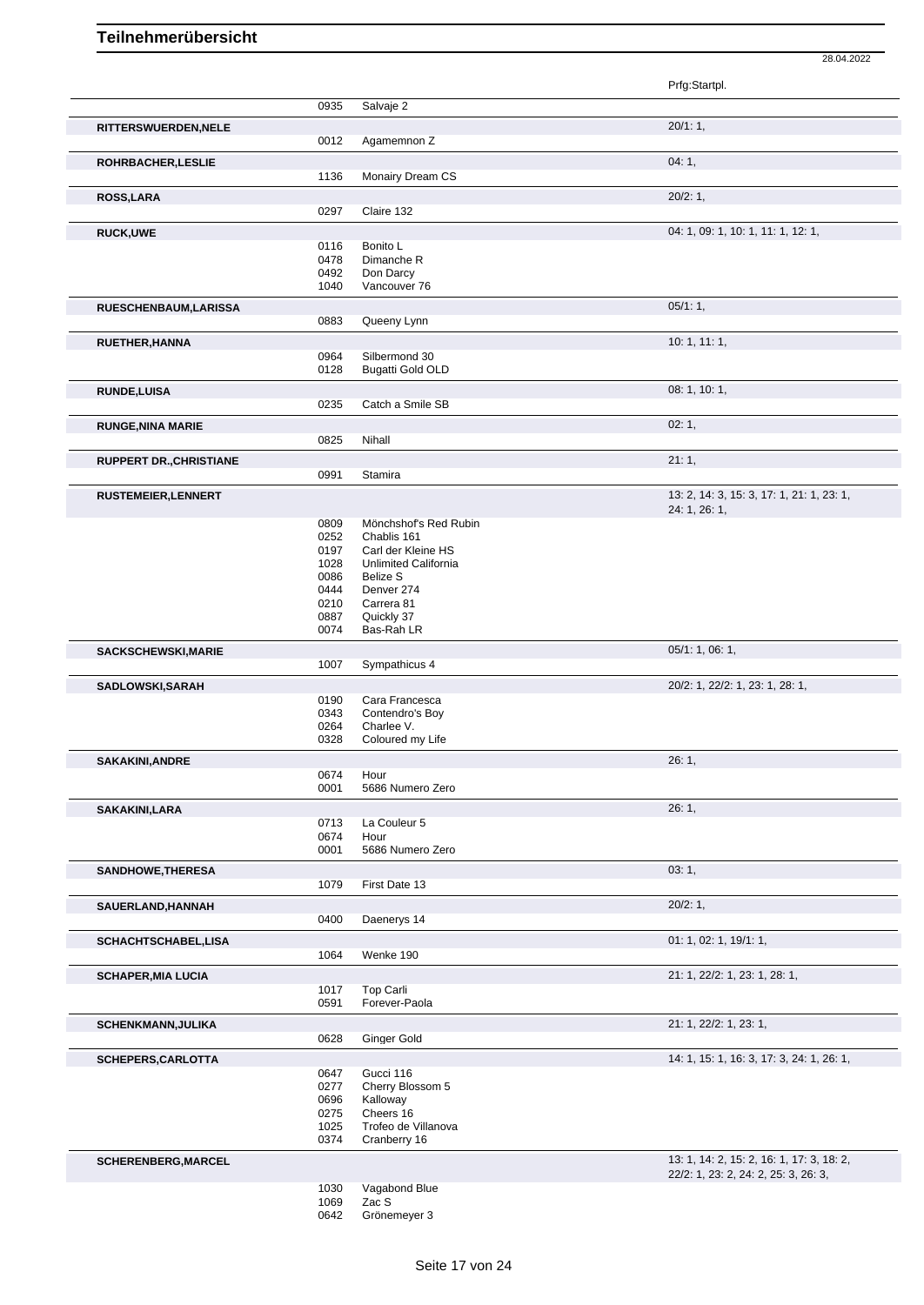Prfg:Startpl.

|                                 | 1034<br>0149<br>0291<br>0309<br>0893<br>0801<br>0692 | Valencia 112<br>California 151<br>Cincinnati HE<br>Cleveland 40<br>Quinta 169<br>Mindira 3<br>José |                                 |
|---------------------------------|------------------------------------------------------|----------------------------------------------------------------------------------------------------|---------------------------------|
| <b>SCHILLING, MARIE</b>         | 0538                                                 | Exocet de la Boheme                                                                                | 01: 1, 02: 1,                   |
| <b>SCHILLING, SUSANNE</b>       |                                                      |                                                                                                    | 22/1: 1, 23: 1,                 |
|                                 | 0724<br>0992<br>0177                                 | Larabella 2<br>Stan du Baney<br>Capistrana BS                                                      |                                 |
| <b>SCHLUENDER, MONA</b>         | 0281                                                 | Chica Mayor                                                                                        | 20/2:1,                         |
| SCHMID-PALZER, JANINA           | 0596<br>0791                                         | Franz Ferdinand H<br>Mauritz von Stein                                                             | 03: 1, 05/1: 1,                 |
| <b>SCHMITT, VERA</b>            |                                                      |                                                                                                    | 10:1,                           |
|                                 | 0574                                                 | <b>Finest Sensation</b>                                                                            |                                 |
| <b>SCHMITZ, MAX-TOM</b>         | 0846                                                 | Perle S                                                                                            | 20/2: 1, 21: 1, 22/1: 1, 28: 1, |
| <b>SCHMITZ, MONA</b>            | 0261                                                 | Chaos Püppi S                                                                                      | 19/2: 1, 20/1: 1,               |
| <b>SCHMUCKER, ANNIKA</b>        | 0355<br>0110                                         | Corazon 51<br><b>Bolle Bellini</b>                                                                 | 05/2: 1, 19/2: 1, 20/1: 1,      |
| <b>SCHNEIDER, MADELAINE</b>     | 0943                                                 | Sandoval 2                                                                                         | 05/1:2,                         |
| <b>SCHOEMER, JOHANNA MARIE</b>  |                                                      |                                                                                                    | 08: 2, 10: 1,                   |
|                                 | 0902<br>0871                                         | Ramina 188<br><b>PWR Cassius</b>                                                                   |                                 |
| <b>SCHONSCHECK, PIA</b>         |                                                      |                                                                                                    | 24: 1, 26: 1,                   |
|                                 | 0231<br>0185<br>0350<br>0257<br>0255                 | Castellino 5<br>Captain Kirk V<br>Coolangatta<br>Chaccorella SF<br>Chaccolina PS                   |                                 |
| <b>SCHRADICK, CELINE</b>        |                                                      |                                                                                                    | 16: 1, 17: 1, 22/1: 1, 23: 2,   |
|                                 | 0193<br>0988<br>0106                                 | Cardoso 31<br>Spicy-Stella<br>Blue Angel 15                                                        |                                 |
| <b>SCHROEDER, HANNAH</b>        | 0686                                                 | J'adore 23                                                                                         | 05/1:1,                         |
| <b>SCHROEDER, KIARA LETICIA</b> |                                                      |                                                                                                    | 05/1:1,                         |
|                                 | 0824                                                 | Night Cross                                                                                        |                                 |
| <b>SCHROEDER, PAULA</b>         | 0523                                                 | E'Darling B                                                                                        | 10:1, 11:1,                     |
| SCHUETTE, KATHARINA             |                                                      |                                                                                                    | 06: 1, 20/2: 1, 27: 1, 28: 1,   |
|                                 | 0580<br>0996<br>0014<br>0062                         | First of April 2<br>Sternenfänger 4<br>Ainé S<br>Baltasar 17                                       |                                 |
| <b>SCHUETTE, SINA</b>           |                                                      |                                                                                                    | 19/2: 1, 20/1: 1,               |
|                                 | 0827<br>0970                                         | No Doubt 10<br>Skarabäus Sid                                                                       |                                 |
| <b>SCHULTE, ANNA</b>            | 0989                                                 | Spring Break 5                                                                                     | 05/2:1,                         |
| <b>SCHULTE, SARAH MILENA</b>    | 0707                                                 | Kiss me Twice                                                                                      | 05/2:1,                         |
| <b>SCHULTE, SVENJA</b>          |                                                      |                                                                                                    | 02: 1, 19/1: 1,                 |
|                                 | 1003                                                 | Sunvalley                                                                                          | 21:1,                           |
| SCHULTE-FILTHAUT, ANNA          | 0990                                                 | Stalypsia LM                                                                                       |                                 |
| SCHULTE-FILTHAUT, ANTONIA       | 1014<br>0228                                         | Tilda Apfelkern S<br>Castella 100                                                                  | 19/1:1,                         |
| SCHULTE-LORENZ, ANIKA           | 0685<br>0982                                         | It's Pretty WH<br>Solist R                                                                         | 11:2,                           |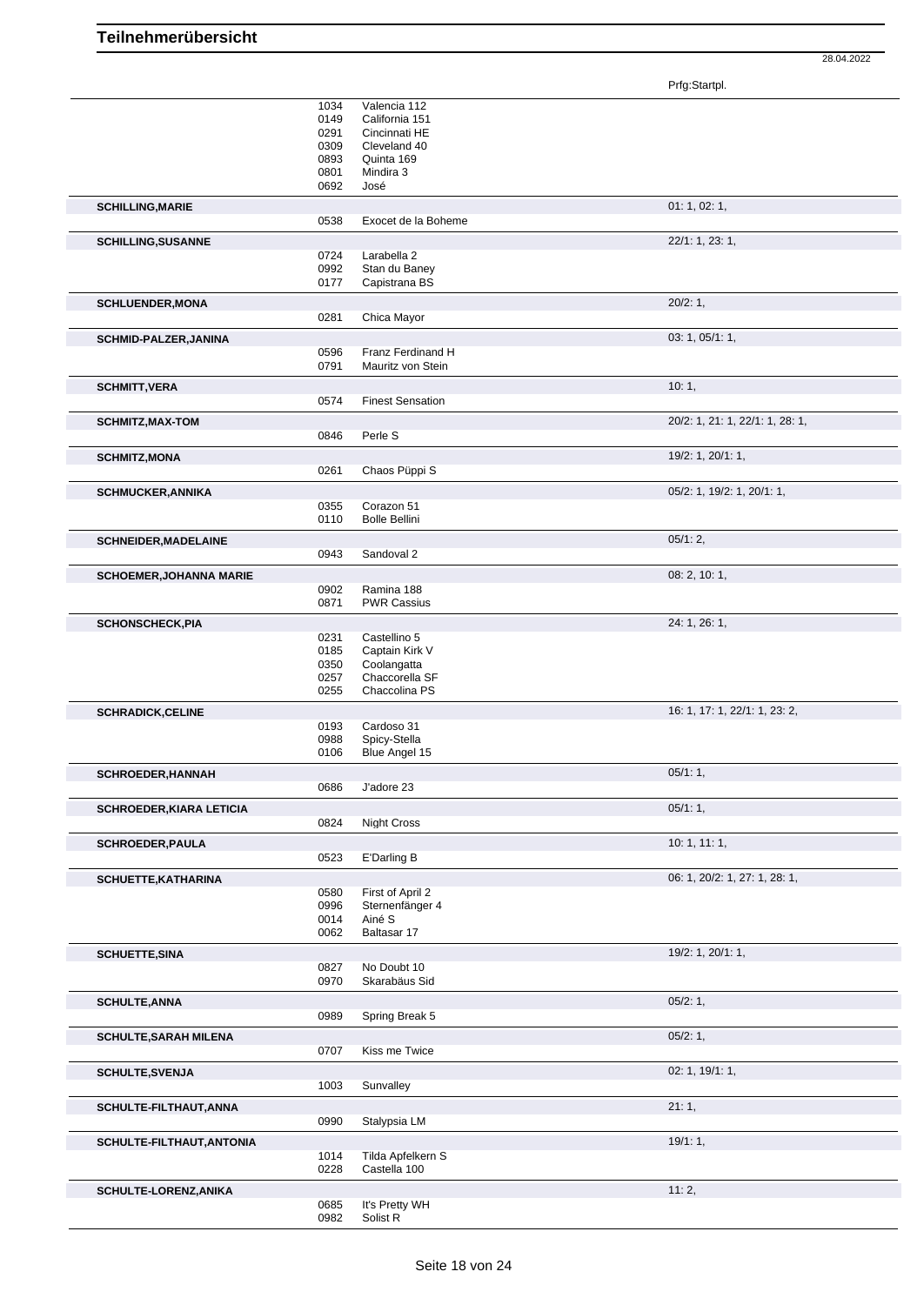| Prfg:Startpl. |
|---------------|
|---------------|

|                                     |              |                           | r ng.olanpi.                       |
|-------------------------------------|--------------|---------------------------|------------------------------------|
| <b>SCHULZE SCHLEITHOFF, RICARDA</b> |              |                           | 12:1,                              |
|                                     | 0578         | Finnland 2                |                                    |
|                                     | 0130         | C'est la vie 222          |                                    |
|                                     | 0835         | Olli's Son WE             |                                    |
|                                     | 0958         | Sergeant Pepper 49        |                                    |
|                                     | 0733         | Lemon 46                  |                                    |
|                                     | 0914         | Rob Roy van het Klavertje |                                    |
|                                     | 0448         | Derby 204                 |                                    |
|                                     |              |                           | 22/1: 1, 28: 1,                    |
| <b>SCHULZE VELS, THOMAS</b>         | 1024         | Toulouse SV               |                                    |
|                                     |              |                           |                                    |
| SCHULZE-HERRINGEN-EBEL, KARI        | 0528         | Elpaso 22                 | 20/1:1,                            |
|                                     |              |                           |                                    |
| <b>SCHULZE-VELS, MARKUS</b>         | 0056         | Balouberta 5              | 19/2: 1, 20/1: 1, 28: 1,           |
|                                     |              |                           |                                    |
| <b>SCHUMACHER, MARTIN</b>           |              |                           | 21: 1, 24: 1, 26: 1,               |
|                                     | 0467<br>0536 | Diane d'Elle<br>Evita 422 |                                    |
|                                     |              |                           |                                    |
| SCHWANTGE, FRANZISKA                |              |                           | 01:1,                              |
|                                     | 0848         | Phillippa May             |                                    |
|                                     | 0598         | Franzel 12                |                                    |
| <b>SCHWARTE,LISA</b>                |              |                           | 14: 1, 15: 2, 16: 1, 17: 2, 21: 2, |
|                                     | 0776         | Lullaby P.                |                                    |
|                                     | 0643         | <b>GSI Balloon</b>        |                                    |
|                                     | 0078         | Be Happy 82               |                                    |
|                                     | 0645         | <b>GSI Sir Dominator</b>  |                                    |
|                                     | 1047         | Venom BS                  |                                    |
|                                     | 0646         | <b>GSI Star Catoo</b>     |                                    |
|                                     | 0248         | Centa P                   |                                    |
|                                     | 0644         | <b>GSI Chapeau Claque</b> |                                    |
| <b>SCHWARZ, STEFAN</b>              |              |                           | 14: 2, 15: 2, 16: 1, 17: 1,        |
|                                     | 0736         | Levi 22                   |                                    |
|                                     | 0783         | Macloud L                 |                                    |
|                                     | 0500         | Donna Imma S              |                                    |
|                                     | 0953         | Scofield S 4              |                                    |
| <b>SCHWEER, SABINE</b>              |              |                           | 05/2: 1, 06: 1, 07: 1,             |
|                                     | 0687         | Jackson 78                |                                    |
| <b>SCHWERT, LAURA</b>               |              |                           | 19/1: 1, 20/2: 1,                  |
|                                     | 0302         | Clark Gable 4             |                                    |
|                                     | 0554         | Fein Cera S               |                                    |
|                                     | 0127         | <b>Buddy Holly S</b>      |                                    |
|                                     | 0058         | <b>Balounita S</b>        |                                    |
|                                     | 1035         | Valencia 128              |                                    |
|                                     | 0454         | Devito S                  |                                    |
|                                     |              |                           | $05/1:1$ ,                         |
| <b>SCHWERT, LENA</b>                | 0258         | Chaconteur                |                                    |
|                                     | 0932         | Ruby Tuesday 79           |                                    |
|                                     | 0554         | Fein Cera S               |                                    |
|                                     |              |                           |                                    |
| <b>SCHWERT, MARIE</b>               |              |                           | 01: 1, 02: 1,                      |
|                                     | 0844<br>0314 | Pepe 284<br>Clooney 101   |                                    |
|                                     | 0554         | Fein Cera S               |                                    |
|                                     | 0655         | Haribo 62                 |                                    |
|                                     | 0406         | Dana im Glück C           |                                    |
|                                     | 1035         | Valencia 128              |                                    |
|                                     |              |                           |                                    |
| <b>SCHWERT, STEPHAN</b>             | 0302         | Clark Gable 4             | 13: 1, 14: 2, 23: 1, 24: 1,        |
|                                     | 0127         | <b>Buddy Holly S</b>      |                                    |
|                                     | 0058         | <b>Balounita S</b>        |                                    |
|                                     | 0454         | Devito S                  |                                    |
|                                     |              |                           |                                    |
| SEETHALER, ALICIA                   |              |                           | 15: 2, 17: 1,                      |
|                                     | 1004         | Super Sox S               |                                    |
|                                     | 0680         | Iltschi 212               |                                    |
| <b>SEISLER, JULE</b>                |              |                           | 14:1,                              |
|                                     | 1096         | Coco Casalla              |                                    |
| SELLHORST, PAULINA                  |              |                           | 01:1,                              |
|                                     | 0769         | Lucky Luigi               |                                    |
| <b>SEROWY, STEFANIE</b>             |              |                           | 03: 2, 04: 1, 09: 2, 13: 1, 16: 1, |
|                                     | 0235         | Catch a Smile SB          |                                    |
|                                     | 0020         | Alcudia WL                |                                    |
|                                     | 0649         | Guns N' Roses OLD         |                                    |
|                                     | 0083         | Bee Raider SB             |                                    |
|                                     | 0534         | Everlove                  |                                    |
|                                     | 0144         | Caja 47                   |                                    |
|                                     | 0965         | Sir Johny                 |                                    |
|                                     | 0690         | Jiya Cella SB             |                                    |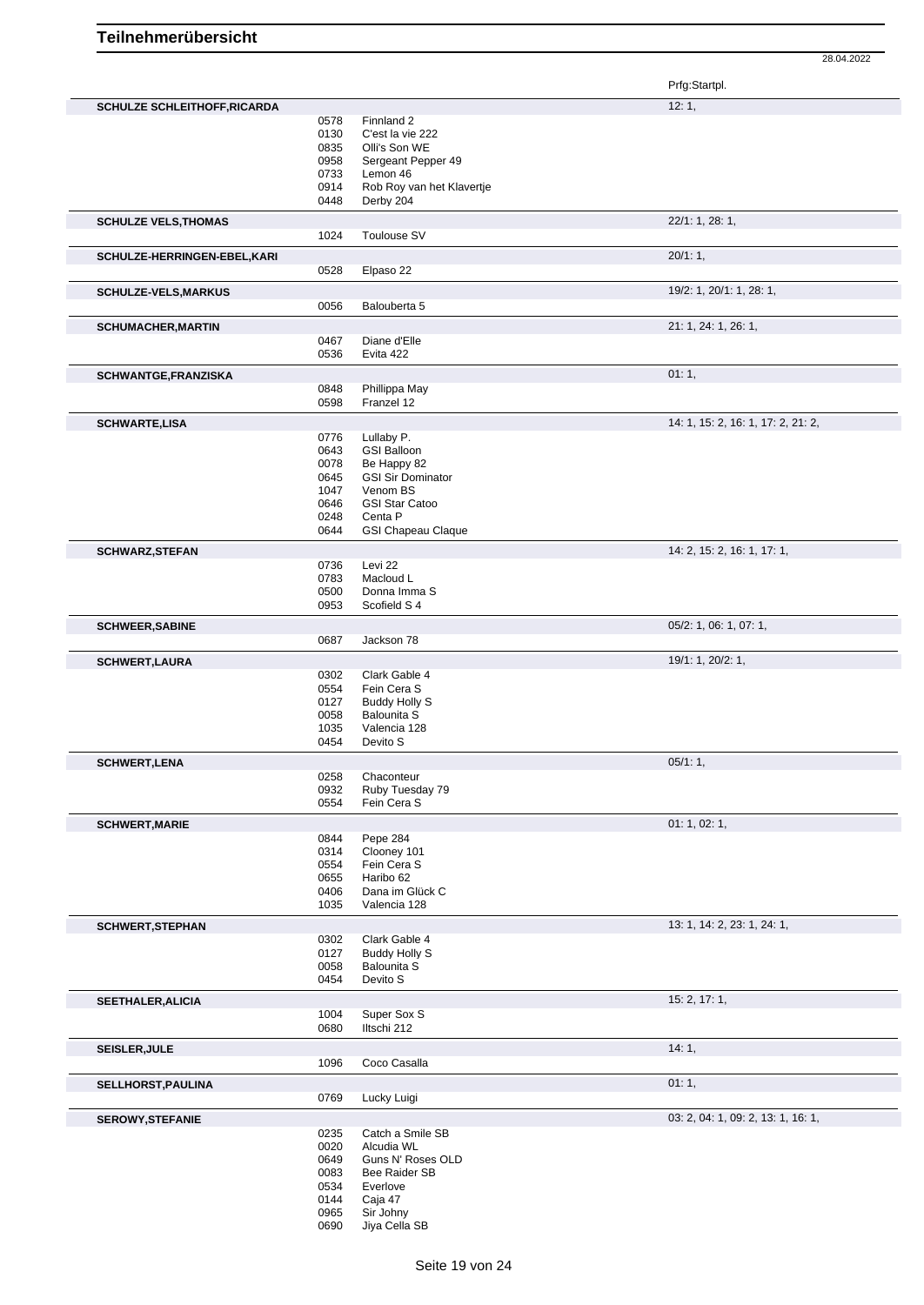Prfg:Startpl. 0794 Maybe a Bee SB<br>0402 Daily Jane Daily Jane **SIEBERT,LANA VIANNE** 08: 1, 0606 FS Love Affair **SIELER,ELISA** 22/2: 1, 23: 1, 24: 1, 25: 1, 0354 Cora 632 **SIEPE,DOMENICA** 01: 1, 01: 1, 01: 1, 01: 1, 01: 1, 01: 1, 01: 1, 01: 1, 01: 1, 01: 1, 01: 1, 01: 1, 01: 1, 01: 1, 01: 1, 01: 1, 01: 1, 01: 1, 01: 1, 01: 1, 01: 1, 01: 1, 01: 1, 01: 1, 01: 1, 01: 1, 01: 1, 01: 01: 01: 01: 0969 Sister of Mercy **SIEPE,VICTORIA** 05/2: 1, 0969 Sister of Mercy **SPERLING,LEA** 02: 1, 0880 Quax 43 **SPIELHOFF, LEONHARD** 19/1: 1, 20/2: 1, 21: 1, 20: 1, 21: 1, 20: 1, 21: 1, 20: 1, 21: 1, 20: 1, 21: 1, 20: 1, 21: 1, 20: 1, 21: 1, 20: 1, 21: 1, 20: 2: 1, 21: 1, 20: 2: 1, 21: 1, 20: 2: 1, 21: 1, 20: 2: 1, 21: 1, 20: 2: 1, 0384 Csilla 6<br>0621 Gentlem 0621 Gentlemen 16<br>0107 Blueberry 23 Blueberry 23 **SPIELHOFF, VIKTORIA** 01: 1, 02: 1, 02: 1, 03: 0830 Nouvelle 15 0830 Nouvelle 15<br>0109 Bolino 2 0109 Bolino 2<br>0384 Csilla 6 0384 Csilla 6<br>0621 Gentlem 0621 Gentlemen 16<br>0107 Blueberry 23 Blueberry 23 **SPITZER,UTE** 10: 1, Sunrise Avenue IM **STEEG,JAQUELINE** 19/2: 1,<br>
0926 Roval Enfield Royal Enfield **STEGEMANN, STEFFEN** 1085 Chestnut 30<br>1085 Chestnut 30 1085 Chestnut 30<br>0323 Cocona 6 Cocona 6 **STEINBACH,LENA-MARIE** 05/1: 1, 19/1: 1, 19/1: 1, 19/1: 1, 19/1: 1, 19/1: 1, 19/1: 1, 19/1: 1, 19/1: 1, 19/1: 1, 19/1: 1, 19/1: 1, 19/1: 1, 19/1: 1, 19/1: 1, 19/1: 1, 19/1: 1, 19/1: 1, 19/1: 1, 19/1: 1, 19/1: 1, 19/1: 1, 1 0762 Lou Lou FH **STEINHOFF, CHRISTINA** 18: 1, 20/2: 1, 22/2: 1, 0156 Call me Carlotta O 0860 Pontifex´ Little Paula O **STEINKUHL,JULIUS GOTTFRIED** 1015 Tilda Marie 100 100 100 100 100 13: 1, 14: 1, 16: 1, 1015 Tilda Marie<br>0831 Nscho-Tscl Nscho-Tschi 12 **STIEFEL,THERESA** 10: 1, 11: 1, 0572 Finest Boy 3 **STOEVER, MARKUS** 17: 1, 18: 1, 22/1: 1, 22/1: 1, 22/1: 1, 22/1: 1, 22/1: 1, 22/1: 1, 22/1: 1, 22/1: 1, 22/1: 1, 22/1: 1, 22/1: 1, 22/1: 1, 22/1: 1, 22/1: 1, 22/1: 1, 22/1: 1, 22/1: 1, 22/1: 1, 22/1: 1, 22/1: 2, 201: 2, 2, Caribian Star S **STOLPMANN,LISA SOPHIE** 23: 2, 24: 2, 0134 Caballiero 4<br>0877 Quartil 0877 Quartil<br>1045 Velvett 1045 Velvett B<br>0774 Luis Löwe 0774 Luis Löwenherz<br>0112 Bon-Cour 0112 Bon-Cour<br>0225 Caspiatha 0225 Caspiatha FB<br>0805 Miss Bellini G 0805 Miss Bellini G<br>0085 Belica 3 0085 Belica 3<br>0124 Brown S Brown Star 4 **STRAETER, MARLENE** 18: 1, 24: 1, 0377 Crime City **STRAUCH,ALINA** 21: 1, 23: 1, 23: 1, 23: 1, 23: 1, 23: 1, 23: 1, 23: 1, 23: 1, 23: 1, 23: 1, 23: 1, 23: 1, 23: 1, 23: 1, 23: 1, 23: 1, 23: 1, 23: 1, 23: 1, 23: 1, 23: 1, 23: 1, 23: 1, 23: 1, 23: 1, 23: 1, 23: 1, 23: 1, 23: 0879 Quattro Son G.D. **STUEWE,JESSICA** 12: 1, 0755 Lonely Times **STUTE,MAREN** 23: 1, 25: 1, Letizia 49 0409 Danta di Cadore 3 **SUDHAUS-COENEN,HEIKE** 12: 1, 2: 1, 2: 1, 2: 1, 2: 1, 2: 1, 2: 1, 2: 1, 2: 1, 2: 1, 2: 1, 2: 1, 2: 1, 2: 1, 2: 1, 2: 1, 2: 1, 2: 1, 2: 1, 2: 1, 2: 1, 2: 1, 2: 1, 2: 1, 2: 1, 2: 1, 2: 1, 2: 1, 2: 1, 2: 1, 2: 1, 2: 1, 2: 1, 0489 Don Balotelli **SUEMNICK,JANA** 05/2: 1, 0102 Bibilotta S 0322 Cocomira S 0705 Kibara 3 **SUESSMUTH,MALOU** 03: 1, 09: 1, 11: 1, 0758 Looping Louie 10<br>0585 Flying Dumbo MS Flying Dumbo MS

**TABERSKY,LAURA** 13: 1, 14: 1,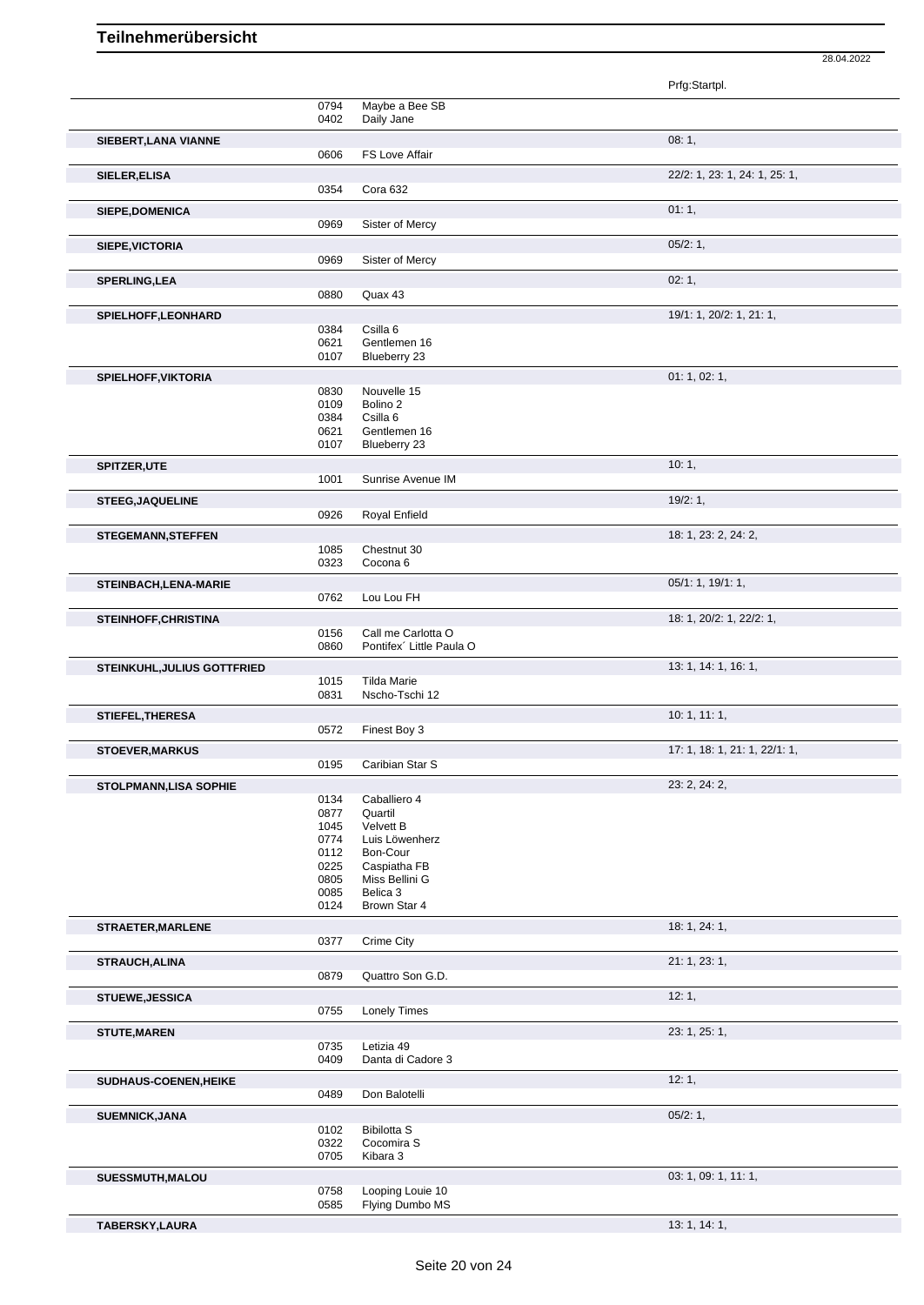|                                |              |                                           | Prfg:Startpl.                   |
|--------------------------------|--------------|-------------------------------------------|---------------------------------|
|                                | 0832         | Numero de Semilly                         |                                 |
|                                | 0342         | Contanou                                  |                                 |
| TAUBER, FRIEDA                 |              |                                           | 11: 2, 12: 1,                   |
|                                | 0921<br>0899 | Rolex 99<br>Quotenknaller                 |                                 |
|                                | 0751         | Livino                                    |                                 |
| <b>TEGELER, LILLIAN SOPHIE</b> |              |                                           | 06:1,                           |
|                                | 0561         | Fernando 758                              |                                 |
| <b>TELGMANN, FRANCIS</b>       |              |                                           | 05/2: 1, 19/2: 1,               |
|                                | 0954         | Second Hope 2                             |                                 |
|                                | 0475         | Dijamilo                                  |                                 |
| TEPEL, ANNA-KATHARINA          |              |                                           | 04:1,                           |
|                                | 0901<br>0916 | Raffaello Santi S<br>Rock Amour AT        |                                 |
|                                |              |                                           |                                 |
| <b>TERSTAPPEN, MARIE</b>       | 1056         | Viva La Diva 2                            | 01:1,                           |
|                                |              |                                           |                                 |
| TEUTENBERG, MARLEEN            | 1018         | Top Cordula Grün                          | 19/1: 1, 20/1: 1, 21: 1,        |
|                                | 0151         | Calina 91                                 |                                 |
| THAL, KIRA                     |              |                                           | 11:1,                           |
|                                | 0481         | Disney Queen 2                            |                                 |
| <b>THEWES, JAN</b>             |              |                                           | 22/2:1,                         |
|                                | 0657         | Hasster van de Mispelaire                 |                                 |
| THIEL, LEAH                    |              |                                           | 20/2: 1, 22/2: 1,               |
|                                | 0778         | <b>Luna 1994</b>                          |                                 |
| THUN, VIVIEN                   |              |                                           | 19/2: 1, 21: 1,                 |
|                                | 0807         | Mister Bean 20                            |                                 |
| TILLMANN, FRANZISKA            |              |                                           | 08:1,                           |
|                                | 1118         | Victor van Vekens                         |                                 |
| <b>TOENNISSEN,LARA</b>         |              |                                           | 23: 3, 25: 2,                   |
|                                | 0224<br>0786 | Casper 447<br>Majolie 4                   |                                 |
|                                | 0269         | Charly 1723                               |                                 |
|                                | 0864         | Prinzessin SG                             |                                 |
|                                | 0815<br>0834 | My Sunshine SG<br>Odelie van de Celiebrug |                                 |
|                                | 0658         | Haya 28                                   |                                 |
| <b>TOEWE, MAYA</b>             |              |                                           | 10:1,                           |
|                                | 0608         | Fun Guide                                 |                                 |
| <b>TOPP,CARINA</b>             |              |                                           | 20/1: 2, 21: 1, 22/1: 1,        |
|                                | 0361<br>0178 | Corlys<br>Capriano HG                     |                                 |
|                                | 0520         | Dünenkind                                 |                                 |
| <b>TRAEMER, ANGELA</b>         |              |                                           | 01:1,                           |
|                                | 1076         | Blakey                                    |                                 |
| <b>TVRDY, ELENI</b>            |              |                                           | 20/1: 1, 22/1: 1,               |
|                                | 0619         | Gallileo By Lux-Horses                    |                                 |
| <b>TVRDY, ELISABETH</b>        |              |                                           | 20/2: 1, 22/1: 1,               |
|                                | 0892         | Quinncy 2                                 |                                 |
| UNTERBERG, ALENA               |              |                                           | 22/1:2,                         |
|                                | 0576<br>0075 | Finja 185<br>Batida 135                   |                                 |
|                                | 0623         | Georgina W 4                              |                                 |
|                                | 0095         | Bellisima van de Bunte                    |                                 |
| UNTERBUSCH DR., JULIA          |              |                                           | 06: 1, 07: 1, 19/2: 1, 20/1: 2, |
|                                | 0557         | Feiner Fritz T                            |                                 |
|                                | 0226         | Cassie K                                  |                                 |
| URBAIN, JULIA                  | 0851         | Picasso 500                               | 02:1,                           |
|                                |              |                                           |                                 |
| <b>VEHRING, LEONIE LENI</b>    | 0675         | Hulapalu 22                               | 19/1: 1, 20/2: 1,               |
|                                |              |                                           | 18:1,                           |
| <b>VOELKEL, HENNING</b>        | 0249         | Cera 94                                   |                                 |
| <b>VOGT, ANNA</b>              |              |                                           | 22/1:1,                         |
|                                | 0701         | Katosca                                   |                                 |
| <b>VOHRMANN, DIERK RAINER</b>  |              |                                           | 10:1, 11:1,                     |
|                                | 0379         | Crispie 2                                 |                                 |
| <b>VOIT-LUENING, DANIELA</b>   |              |                                           | 20/2: 1, 21: 1, 22/1: 1,        |
|                                | 0324         | Coconut Kiss 33                           |                                 |

28.04.2022

Coconut Kiss 33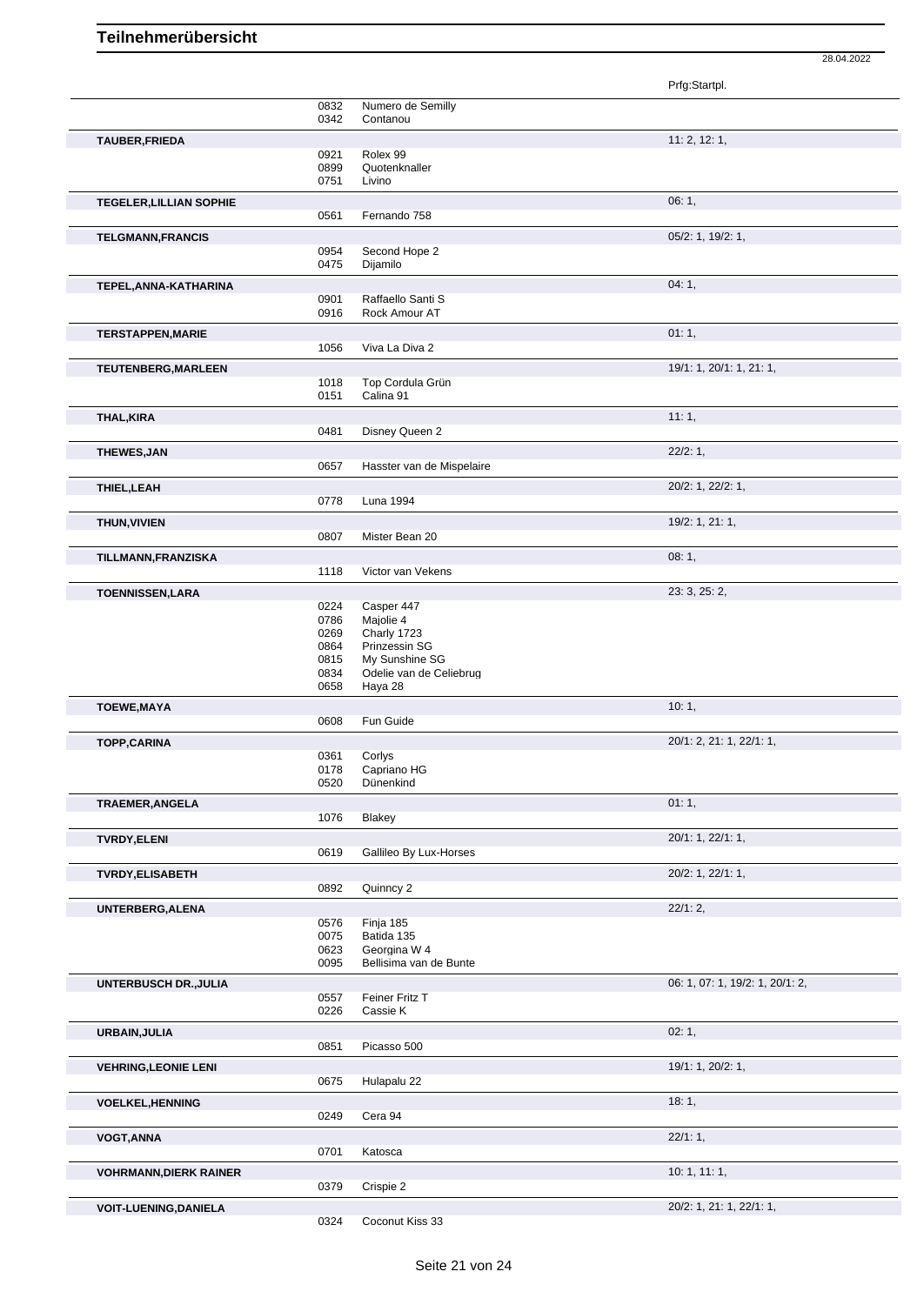|                              |              |                                       | Prfg:Startpl.                 |
|------------------------------|--------------|---------------------------------------|-------------------------------|
| <b>VOLKMANN, TANJA</b>       |              |                                       | 17:1, 21:2,                   |
|                              | 1053         | Vinzent 8                             |                               |
|                              | 0792         | Max 4083                              |                               |
|                              | 0497         | Donatello 153                         |                               |
| <b>VOLLE, MIA</b>            |              |                                       | 19/1: 1, 20/2: 1,             |
|                              | 0285         | Chin Chocolate                        |                               |
| <b>VORWICK, SYLVIA</b>       |              |                                       | 05/1: 1, 20/2: 1,             |
|                              | 0182         | Captain Forever                       |                               |
| <b>WACKER, KATHRIN</b>       |              |                                       | 16: 1, 17: 1,                 |
|                              | 0413<br>0479 | Darcy Grey<br>Dinato                  |                               |
|                              | 0234         | Catberry                              |                               |
|                              | 0545         | Falcon Crest 4                        |                               |
| <b>WACKER, SANDRA</b>        |              |                                       | 03: 1, 04: 1,                 |
|                              | 0545         | Falcon Crest 4                        |                               |
| <b>WAEHRISCH, EMENY-JUNE</b> |              |                                       | 18: 1, 21: 1, 22/2: 1, 23: 1, |
|                              | 0868         | Puentes NT                            |                               |
| <b>WAGNER, KATJA</b>         |              |                                       | 03:1,                         |
|                              | 0869         | Puerto-Rica                           |                               |
|                              | 0861         | Pontina 3                             |                               |
|                              | 0603         | Frieda 340                            |                               |
| WALDMANN, ALINA              | 0099         | Benestobar van Waluka                 | 05/2: 1, 07: 1, 09: 1, 11: 1, |
|                              | 0957         | Sempione di Waluka                    |                               |
| <b>WALLNER, MARKUS</b>       |              |                                       | 13: 3, 14: 3, 15: 2,          |
|                              | 0138         | Cadira S                              |                               |
|                              | 0114         | Bonfire 91                            |                               |
|                              | 0201         | Carleyla F.                           |                               |
|                              | 0052         | Balloon 7                             |                               |
| <b>WALORSKI, NINA</b>        | 0451         | Desperado's Isabel                    | 12:1,                         |
|                              |              |                                       |                               |
| <b>WALTER, DANIELA</b>       | 0096         | Belmera von Worrenberg                | 10:1,                         |
|                              |              |                                       | 19/1:1,                       |
| <b>WARNECKE, ANTONIA</b>     | 1055         | Vitendro                              |                               |
|                              |              |                                       | 09:1,                         |
| <b>WATERMANN, MAREN</b>      | 0424         | Davinciano MN                         |                               |
|                              |              |                                       | 11:1,                         |
| <b>WEBER, ANNA-SOFIE</b>     | 0567         | Fiene 24                              |                               |
| <b>WEBER, MARLEN</b>         |              |                                       | 13: 1, 15: 2, 21: 2, 24: 2,   |
|                              | 0307         | Cleo 237                              |                               |
|                              | 0142         | Caipi 12                              |                               |
|                              | 0950         | Scarlett 776                          |                               |
|                              | 0700         | Karla 78                              |                               |
|                              | 0662<br>0858 | Hennessy Pure White<br>Pocahontas 108 |                               |
|                              | 0055         | Balou du Blanc                        |                               |
|                              | 1016         | Tonic 17                              |                               |
| <b>WEBER, TOBIAS</b>         |              |                                       | 23: 1, 24: 1,                 |
|                              | 0377         | Crime City                            |                               |
|                              | 0839         | Orval van't Meerhof                   |                               |
| <b>WEHLMANN, TINA</b>        |              |                                       | 09:1,                         |
|                              | 0691         | Joblesse                              |                               |
| <b>WEILANDT, JOHANNA</b>     |              | Ustrov H                              | 19/1:1,                       |
|                              | 1077         |                                       |                               |
| <b>WELLER, ANNA LEA</b>      | 0599         | <b>Freaky Shadow</b>                  | 01: 1, 02: 1,                 |
|                              | 1090         | Hugo 128                              |                               |
| <b>WELSCH, LUISA SOPHIE</b>  |              |                                       | 16: 1, 17: 1,                 |
|                              | 0870         | Pur la Rubin                          |                               |
|                              | 0047         | <b>Bailey Royal</b>                   |                               |
|                              | 0961         | Shannon's Hero                        |                               |
| <b>WENGELER, CHRISTIN</b>    |              |                                       | 06: 1, 07: 1,                 |
|                              | 0939         | Samy de Luxe 5                        |                               |
| <b>WENZEL, GINA</b>          |              |                                       | 18: 1, 22/2: 1, 23: 1,        |
|                              | 0653         | Hakkie                                |                               |
| <b>WESSELS, HANNAH</b>       |              |                                       | 01: 1, 02: 1,                 |
|                              | 0163<br>0030 | Calli 21<br>Anneloes                  |                               |
| <b>WESSLING, CHRISTINA</b>   |              |                                       | 12:2,                         |
|                              |              |                                       |                               |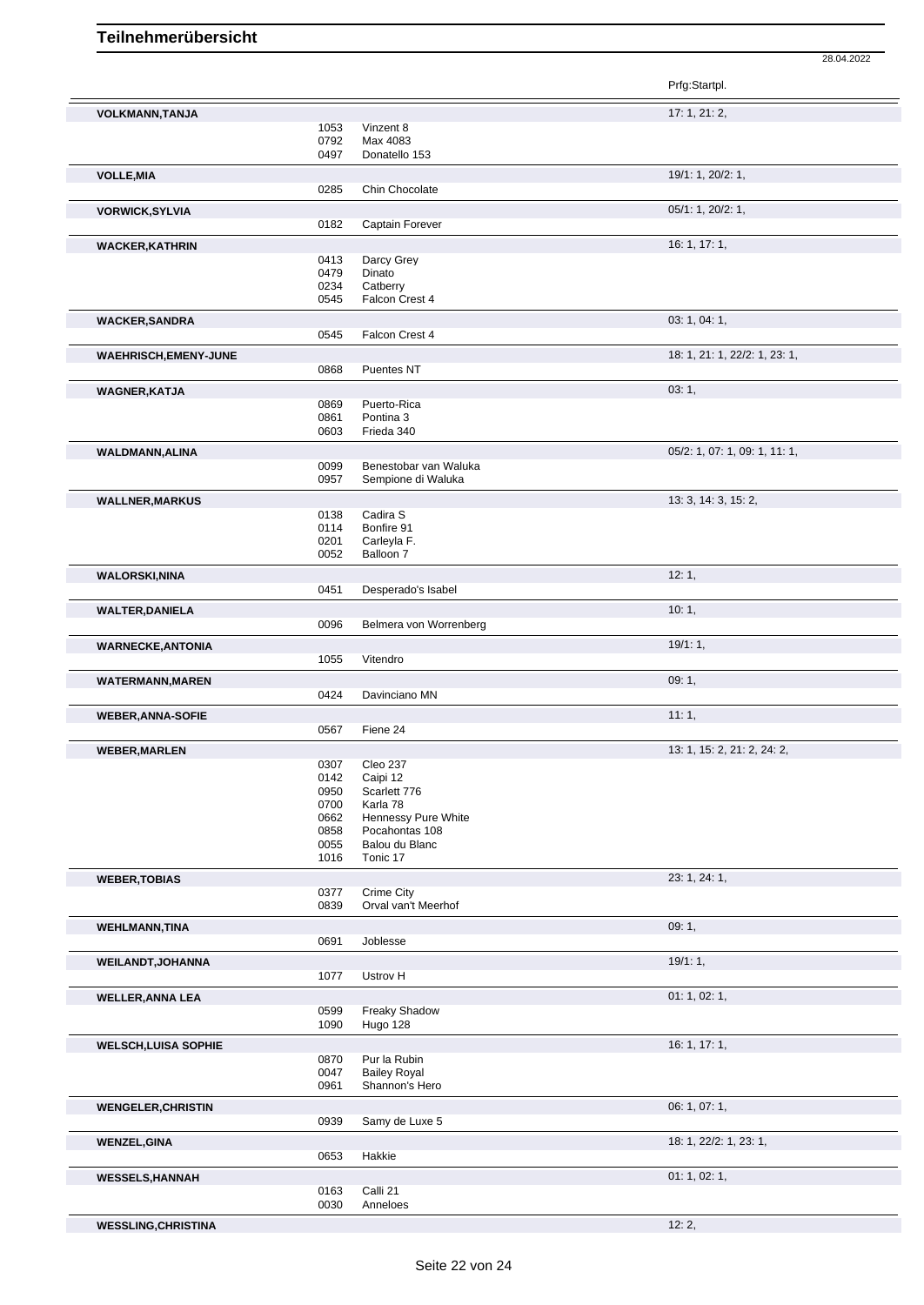|                                  |              |                                      | 28.04.2022                                |
|----------------------------------|--------------|--------------------------------------|-------------------------------------------|
|                                  |              |                                      | Prfg:Startpl.                             |
|                                  | 0488<br>0477 | Don Augustinus<br>Dillenia D         |                                           |
|                                  |              |                                      |                                           |
| WESTEBBE,LARA-KATHARINA          | 0551         | Faustino 30                          | 10: 1, 11: 1,                             |
|                                  |              |                                      |                                           |
| <b>WESTERMANN,LINDA</b>          | 0727         | Last Crusador D                      | 05/1:1,                                   |
|                                  |              |                                      |                                           |
| <b>WESTON, CORNELIA</b>          | 0519         | Dundee 115                           | 11: 1, 12: 1, 19/2: 1, 20/1: 1,           |
|                                  | 0365         | Corsica 10                           |                                           |
| <b>WIENCKE, HANNA</b>            |              |                                      | 07:1,                                     |
|                                  | 0708         | Klara Komtess von Loh                |                                           |
| <b>WIESEMANN, THALIA JOLIE</b>   |              |                                      | 02:1,                                     |
|                                  | 0787         | Malu Medea                           |                                           |
| <b>WIESNER, DENISE</b>           |              |                                      | 20/1:1,                                   |
|                                  | 0635         | Good Fellow 18                       |                                           |
| <b>WILK, ANNA - MARIE</b>        |              |                                      | 14: 1, 16: 1, 20/1: 1,                    |
|                                  | 0242         | Cayleigh 7                           |                                           |
|                                  |              |                                      | 22/1:1,                                   |
| <b>WILKE, DOMINIQUE VICTORIA</b> | 1037         | Valerie W                            |                                           |
|                                  |              |                                      | 24:1,                                     |
| <b>WILLMERS, FRIEDERIKE</b>      | 0878         | Quarzit                              |                                           |
|                                  |              |                                      | 03: 1, 12: 1,                             |
| <b>WILMS, JOSEPHINE</b>          | 0790         | Mauna Kea W                          |                                           |
|                                  | 0601         | Frederico 52                         |                                           |
| <b>WILMS, SABINE</b>             |              |                                      | 07:1,                                     |
|                                  | 0788         | Marcella 84                          |                                           |
| <b>WILMS, WIBKE</b>              |              |                                      | 14: 1, 15: 1,                             |
|                                  | 0339         | Conga <sub>F</sub>                   |                                           |
| <b>WINKELHAUS, PHILIPP</b>       |              |                                      | 14: 2, 15: 2, 16: 2, 17: 2, 18: 2, 23: 2, |
|                                  |              |                                      | 25:2,                                     |
|                                  | 0059         | <b>Balous Bellini</b>                |                                           |
|                                  | 0063<br>1022 | Baltimore 76<br>Toulago 3            |                                           |
|                                  | 0105         | Blackberry 7                         |                                           |
|                                  | 0461         | Diamant de Casall                    |                                           |
|                                  | 0090         | Bella Royal 4                        |                                           |
|                                  | 0051         | Ballerina 328                        |                                           |
|                                  | 0045         | Bailando 55                          |                                           |
|                                  | 0057         | Balounita 4                          |                                           |
|                                  | 0129<br>0060 | Butterfly 129<br><b>Balous Betty</b> |                                           |
|                                  | 0093         | Bellianti                            |                                           |
|                                  | 0138         | Cadira S                             |                                           |
|                                  | 0114         | Bonfire 91                           |                                           |
|                                  | 0082         | Bee Gee 12                           |                                           |
|                                  | 0084         | Belantis 8                           |                                           |
|                                  | 0066         | Balvino 2                            |                                           |
|                                  | 0073<br>0087 | Baroness 395<br>Bella Fleur 4        |                                           |
|                                  | 0487         | Dollar Girl 65                       |                                           |
|                                  | 0042         | Bacardi 262                          |                                           |
|                                  | 0085         | Belica 3                             |                                           |
|                                  | 0119         | Bounty 315                           |                                           |
|                                  | 0089         | Bella Rose 20                        |                                           |
|                                  | 0046<br>0951 | Bailando Royal<br>Scarlett 782       |                                           |
|                                  | 0052         | Balloon 7                            |                                           |
|                                  | 0049         | Baldini 12                           |                                           |
|                                  | 0071         | Barinello 7                          |                                           |
|                                  | 0362         | Cornet Royal 2                       |                                           |
| <b>WINKLER DR., OCTAVIA</b>      |              |                                      | 06: 1, 07: 1,                             |
|                                  | 0612         | Fürst von Bismarck                   |                                           |
| <b>WINKLER, KLAUS</b>            |              |                                      | 23:1,                                     |
|                                  | 0912         | Rita Rantanplan                      |                                           |
| <b>WINTERSCHEID, CHRISTINA</b>   |              |                                      | 03: 1, 13: 1, 14: 1, 19/2: 2,             |
|                                  | 0191         | Cara W                               |                                           |
|                                  | 0079         | Be my Girl W                         |                                           |
|                                  | 0101         | Between the Lines W                  |                                           |
| <b>WINTERSCHEID, JULIANE</b>     |              |                                      | 01: 1, 02: 1,                             |
|                                  | 0191<br>0434 | Cara W<br>Dee Jay A                  |                                           |
|                                  |              |                                      |                                           |
| WIPPERMANN, JULIAN               |              |                                      | 08: 2, 13: 3, 14: 1, 15: 1, 23: 1, 24: 1, |
|                                  | 0299         | Claire 189                           |                                           |